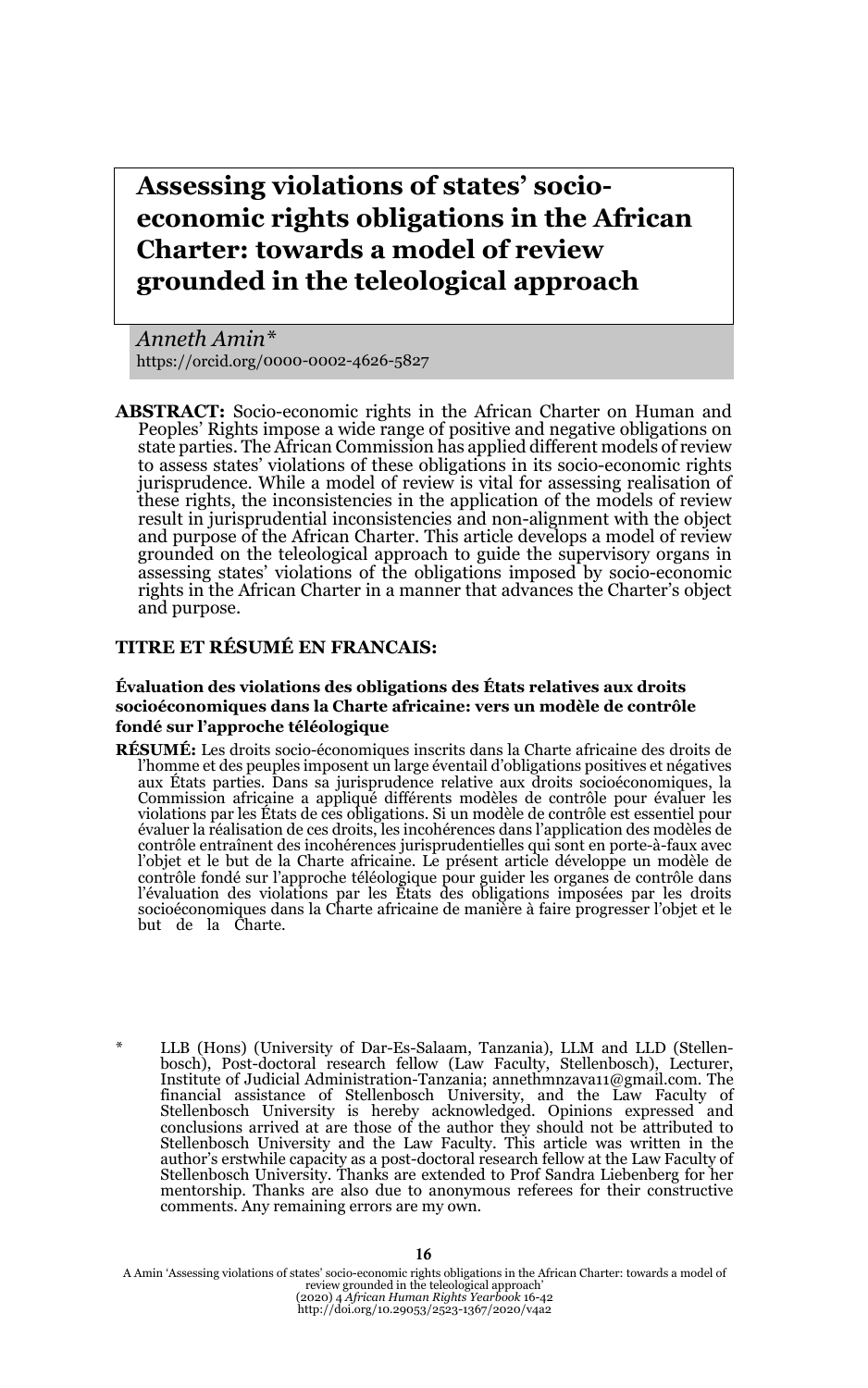**KEY WORDS:** teleological approach, socio-economic rights, state obligations, African Charter, African Commission, model of review

#### **CONTENT:**

| $\overline{2}$<br>3 | Socio-economic rights in the African Charter and their related             |  |
|---------------------|----------------------------------------------------------------------------|--|
|                     |                                                                            |  |
|                     | 3.1                                                                        |  |
|                     | 3.2                                                                        |  |
|                     |                                                                            |  |
|                     | 4.1                                                                        |  |
|                     | 4.2                                                                        |  |
|                     | 4.3                                                                        |  |
| 5                   | Towards a model of review grounded in the teleological approach:           |  |
|                     | Reasonableness incorporating minimum core and proportionality 39           |  |
|                     | Identifying the scope and content of socio-economic rights at stake<br>5.1 |  |
|                     | 5.2                                                                        |  |
|                     | 5.3                                                                        |  |
|                     |                                                                            |  |
|                     |                                                                            |  |

# **1 INTRODUCTION**

Socio-economic rights<sup>1</sup> in the African Charter on Human and Peoples' Rights (African Charter)<sup>2</sup> impose a wide range of positive and negative obligations on state parties. States are not only required to refrain from violating or limiting existing socio-economic rights but also taking steps including legislative, budgetary planning, mobilising resources and other measures in compliance with their socio-economic rights obligations. At the heart of realising economic, social, and cultural rights is the question of resources3 and other relevant measures. Africa's people should be able to challenge their states, before the African Charter's supervisory organs, on the measures taken and amount of resources allocated for realising socio-economic rights.

Effective protection of these rights, therefore, requires the supervisory organs of the African Charter, that is, the African Commission on Human and Peoples' Rights (African Commission or Commission)4 and the African Court of Human and Peoples' Rights

4 African Commission is established in article 30 of the African Charter.

<sup>1</sup> For purposes of this article, socio-economic rights are defined as the rights that protect and improve the material living conditions of all human beings in their individual capacity and in groups. They include: the rights to property, work, health, education, family, social security, adequate standard of living including water, food and housing, as well as the rights to freely dispose of wealth, development and general satisfactory environment.

<sup>2</sup> African Charter on Human and Peoples' Rights (1981) OAU CAB/LEG/67/3/rev 5, 21 ILM 58 (1982) (African Charter) adopted on 27 June 1981 and entered into force on 21 October 1986.

<sup>3</sup> RE Robertson 'Measuring state compliance with the obligation to devote the "maximum available resources" to realising economic, social, and cultural rights' (1994) 16 *Human Rights Quarterly* 694.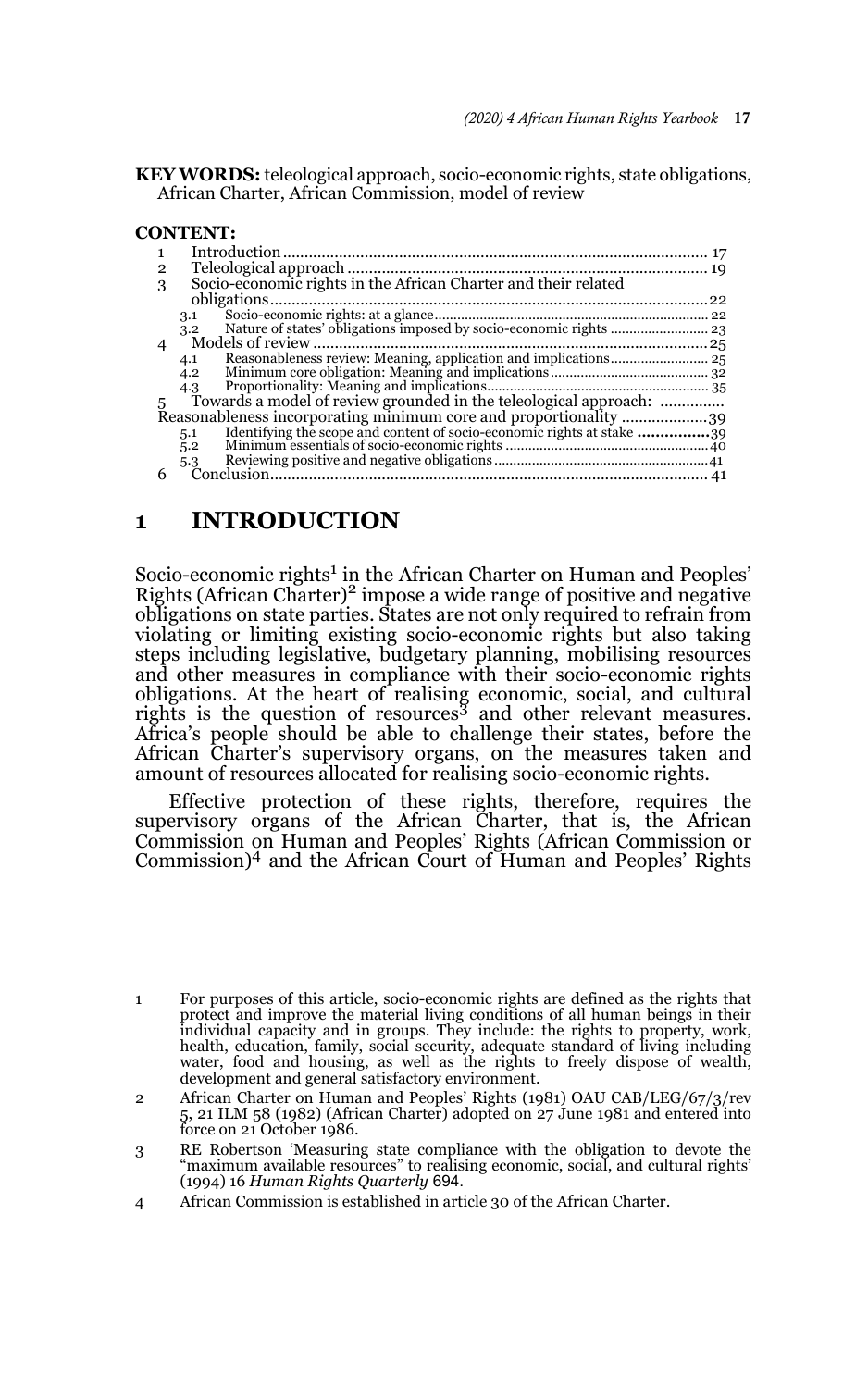(African Court) $5$  to effectively assess states' implementation of the obligations imposed by these rights.It is a process by which the organs check whether legislative and executive decisions, at the level of both formulation and implementation, comply with certain standards contained in these rights.<sup>6</sup>

A model of review is required to enable the supervisory organs to assess the measures adopted by states.<sup>7</sup> Through a model of review, supervisory organs can ascertain states' compliance with their socioeconomic rights obligations. The African Court's socio-economic rights jurisprudence has just emerged with only one case decided on merits so far. Unfortunately, in this case, the Court did not assess the respondent's state compliance and therefore no model of review was invoked. The African Commission has dealt with a quite sufficient number of socio-economic rights communications. This article, therefore, focuses on the assessment of states' measures in the socioeconomic rights jurisprudence of the African Commission.

In its jurisprudence, the African Commission has been inconsistent regarding the model of review it applies. In *Social and Economic Rights Action Centre (SERAC) v Nigeria* (*SERAC* case)8 and *Centre for the Minority Rights Development (Kenya) and Minority Rights Group International on behalf of Endorois Welfare Council v Kenya* (*Endorois case)*9 the African Commission applied the reasonableness model of review.<sup>10</sup> In the SERAC case, the African Commission also applied the minimum core obligation.11 In *Purohit and Moore v The Gambia* (*Purohit* case*)*, 12 the African Commission required state parties to take 'targeted and concrete' steps in compliance with their obligations imposed by the right to health.13 In *Sudan Human Rights Organisation & Centre on Human Rights and Evictions (COHRE) v Sudan* (*COHRE* case)14 and *Endorois* case15 the African Commission applied the proportionality test. This inconsistency is problematic, as it does not offer clear guidance as to the appropriate model of review to

- 5 African Court is established in article 1 of the Protocol to the African Charter on Human and Peoples' Rights on the Establishment of an African Court on Human and Peoples' Rights.
- 6 S Yeshanew 'Combining the "minimum core" and "reasonableness" models of reviewing socio-economic rights' (2008) 9 *ESR Review* 8.
- 7 M Pieterse 'Coming to terms with judicial enforcement of socio-economic rights' (2004) 20 *South African Journal of Human Rights* 407.
- 8 *Social and Economic Rights Action Centre (SERAC) v Nigeria* (2001) AHRLR 60 (ACHPR 2001).
- 9 *Centre for the Minority Rights Development (Kenya) and Minority Rights Group International on behalf of Endorois Welfare Council v Kenya* (2009) AHLRLR 75 (ACHPR 2009).
- 10 *SERAC* case (n 8) para 52; and *Endorois* case (n 9) para 172.
- 11 *SERAC* case (n 8) paras 61 and 65.
- 12 *Purohit and Moore v The Gambia* (2003) AHRLR 96 (ACHPR 2003) (*Purohit* case).
- 13 *Purohit* case (n 12) para 84.
- 14 *Sudan Human Rights Organisation & Centre on Human Rights and Evictions v Sudan* (2009) AHRLR 153 (ACHPR 2009) (*COHRE* case) para 188.
- 15 *Endorois* case (n 9) para 172.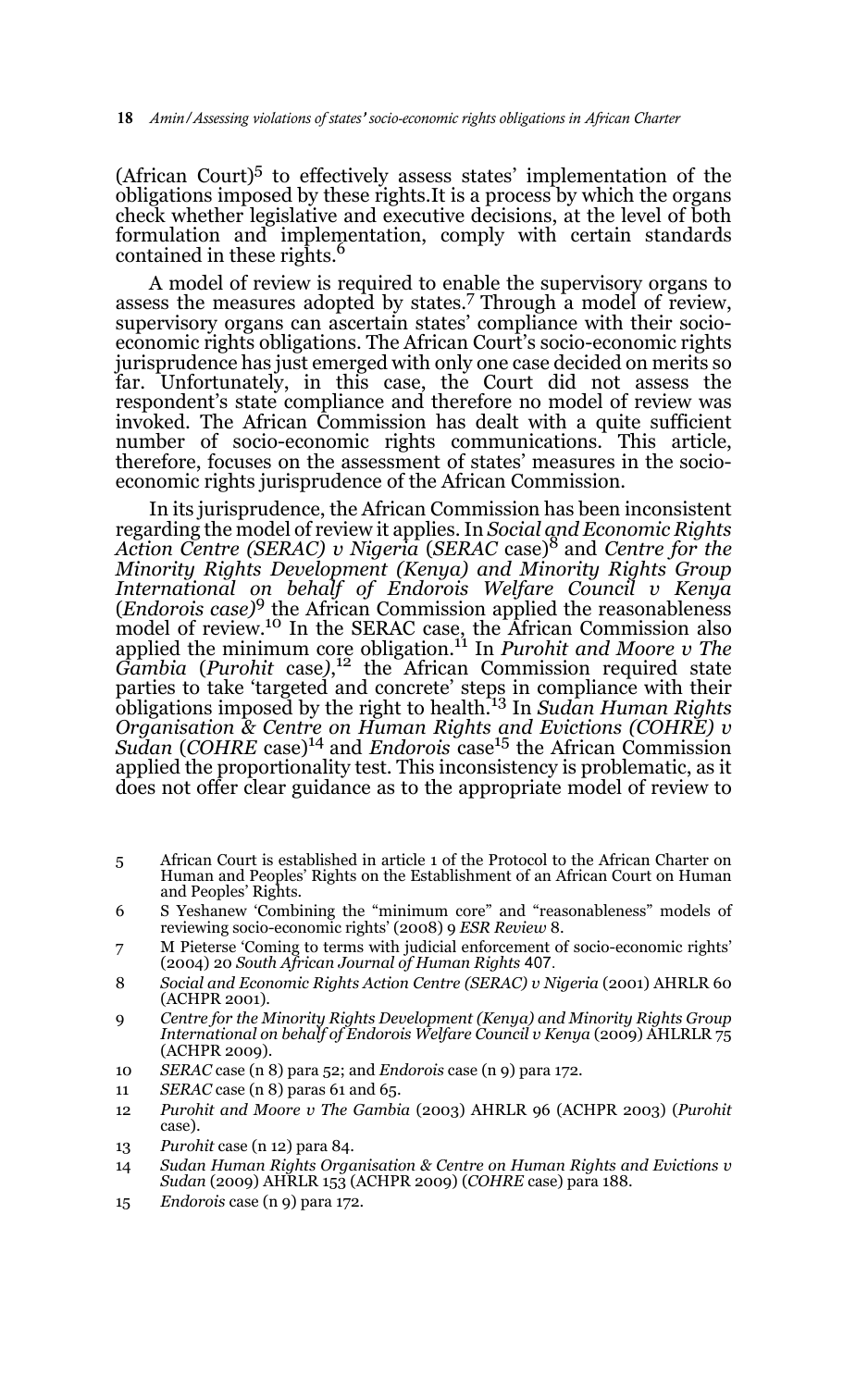be applied. Moreover, the African Commission does not elaborate on the content of these models of review.

Therefore, there is a need to develop a specific model of review for the supervisory organs to apply when monitoring states' compliance with their socio-economic rights obligations.This article develops a teleological model of review. The viability of reasonableness integrated with minimum core and proportionality as an appropriate model of review for the supervisory organs to use is considered. This model can be applied to review states' compliance in a manner that furthers the object and purpose of the African Charter relating to socio-economic rights. The teleological model of review is vital for the effective realisation of socio-economic rights in the African Charter.

The analysis of this article is divided into four sections. The first section gives a brief overview of the teleological approach while the second section provides an overview of socio-economic rights and their related obligations in the African Charter. A detailed analysis of the scope and content of these rights and their obligations falls outside the scope of this article.Section three discusses the models of review and their application in the jurisprudence of the African Commission. Section four develops a teleological model of review.

# **2 TELEOLOGICAL APPROACH**

The teleological approach sometimes referred to as purposive interpretation,<sup>16</sup> considers the object and purpose<sup>17</sup> of a treaty as a basis of treaty interpretation.<sup>18</sup> An inquiry into the object and purpose of a treaty is vital in generating the meaning, scope and content of treaty's provisions in question.19 This approach is endorsed in the Vienna Convention on the Law of Treaties (Vienna Convention)<sup>20</sup>

- 16 TS Bulto 'The emergence of the human right to water in international human rights law: invention or discovery?' (2011) 12 *Melbourne Journal of International Law* 299.
- 17 This article considers the approach adopted in the Vienna Convention, which treats 'object and purpose' of a treaty as a single discursive concept. The article also argues that the efficacy of treaty interpretation requires the notion, 'object and purpose' of a treaty to be defined with a form of flexibility. See also JKlabbers 'Some problems regarding the object and purpose of treaties' (1997) *Finnish Year Book of International Law* 141; C McLachlan 'The principle of systemic integration and article 31(3)(c) of the Vienna Convention' (2005) 54 *International and Comparative Law Quarterly* 282.
- 18 Other approaches to treaty interpretation include the textual approach, and the intention of the parties approach. However, a detailed discussion of these approaches to treaty interpretation falls beyond the scope of this article. For a detailed discussion of these approaches, see Unpublished: A Amin 'A teleological approach to the interpretation of socio-economic rights in the African Charter on Human and Peoples' Rights' unpublished LLD dissertation, Stellenbosch University, 2017 22-27.
- 19 See also GG Fitzmaurice 'The law and procedure of the International Court of Justice: treaty interpretation and certain other treaty points' (1951) 28 *British Year Book of International Law* 1-2.
- 20 The Vienna Convention on the Law of Treaties 8 ILM 679 (1969) was adopted on 23 May 1969 and entered into force on 27 January 1980.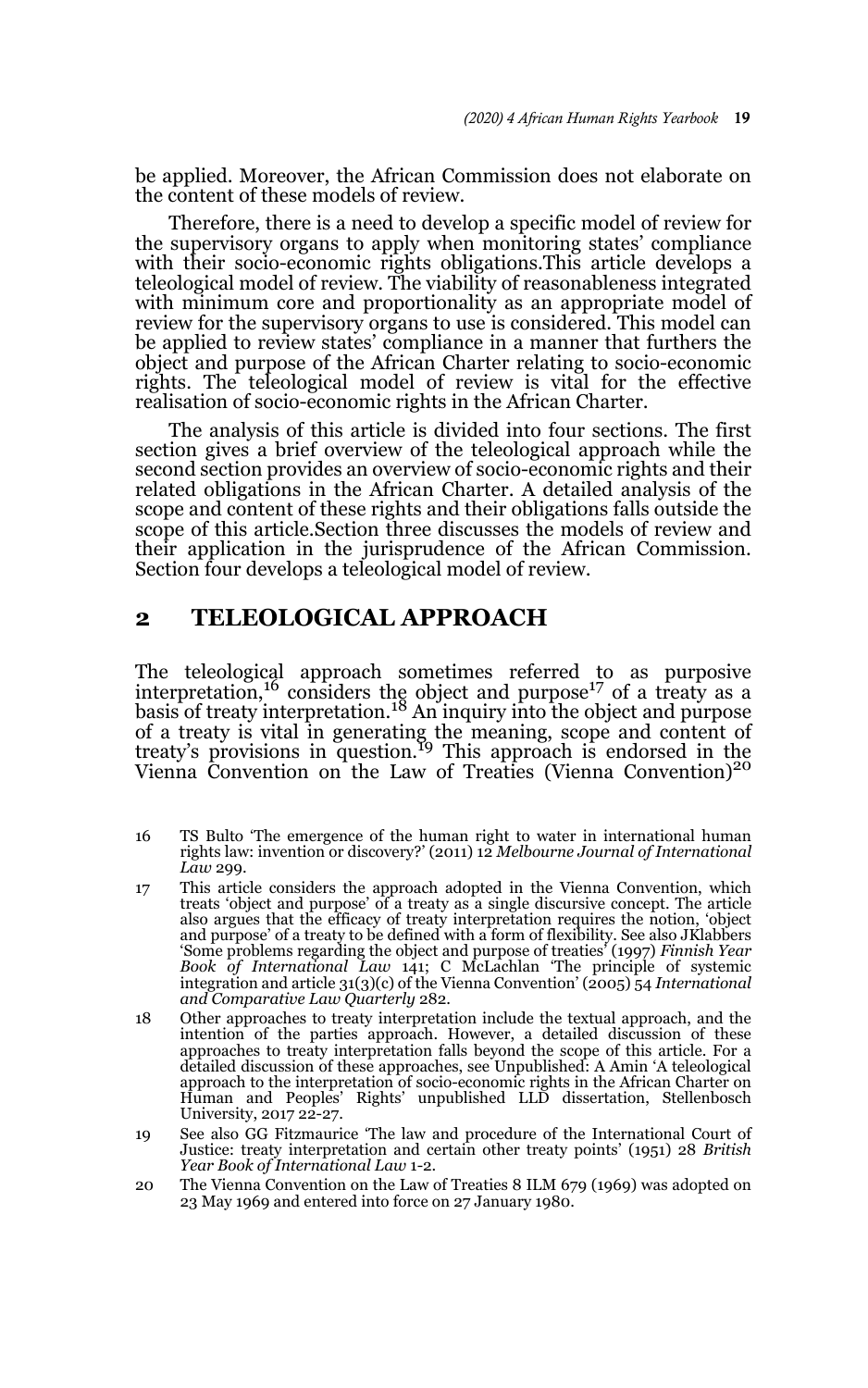through its single authoritative rule of interpretation in articles 31 and 32 respectively. Article 31(1) of the Vienna Convention requires the interpretation of the text to occur in accordance with the object and purpose of the treaty in question.

The object and purpose of a treaty is found through recourse to a wide range of interpretative tools including the treaty's historical background and its preparatory work; the circumstances at the time of the adoption of the treaty; any change in these circumstances that the parties sought to effect; and the conditions prevailing at the time the treaty is interpreted. It also includes a treaty's preamble at both its interpretive and binding characters, $2<sup>1</sup>$  the subsequent practice of the parties to a treaty<sup>22</sup> (including, the decisions of the interpretive organs,23 and the rules of procedure formulated by these interpretive organs to interpret the treaty); $^{24}$  and the principle of effectiveness which is embodied in all tenets of the teleological approach.<sup>25</sup>

The principle of effectiveness posits that provisions of a treaty are formulated to fulfil a specific effect. Accordingly, they should be interpreted to make them effective rather than ineffective.<sup>26</sup> The principle, in its general dimension, interprets the text in light of the declared or apparent object and purpose of the treaty. The principle of effectiveness gives such a text its effective meaning consistent with the words used to formulate it and with the other provisions of the treaty.<sup>27</sup> To assign effective meaning to the text, the principle of effectiveness allows the interpretive organs to consider and apply different possibilities of interpretation, which will safeguard the effectiveness of the text.28 As such, in its substantive dimension, it requires interpretive organs to interpret the rights enshrined in a treaty broadly.<sup>29</sup> It also requires the limitations of such rights to be interpreted narrowly.30 In its temporal dimension, $3<sup>1</sup>$  the principle of effectiveness considers a treaty as a living instrument.<sup>32</sup> The systemic dimension consists of both the internal and external coherence dimensions.33 The internal

- 21 Fitzmaurice (n 19) 10.
- 22 Fitzmaurice (n 19) 9.
- 23 As above.
- 24 As above.
- 25 G Fitzmaurice 'The law and procedure of the International Court of Justice: treaty interpretation and certain other treaty points' (1957) 33 *British Year Book of International Law* 203 & 211. The principle of effectiveness is sometimes referred to as *ut res magis valeat quam pereat*.
- 26 Fitzmaurice (n 19) 8.
- 27 Fitzmaurice (n 25) 211.
- 28 D Rietiker 'The principle of "effectiveness" in the recent jurisprudence of the European Court of Human Rights: its different dimensions and its consistency with public international law – no need for the concept of treaty *sui generis*' (2010) 79 *Nordic Journal of International Law* 256.
- 29 Rietiker (n 28) 259.
- 30 As above.
- 31 Rietiker (n 28) 261. According to Rietiker, temporal dimension is sometimes referred to as 'dynamic' or 'evolutive' approach.
- 32 Rietiker(n 28) 261.
- 33 Rietiker (n 28) 267-275.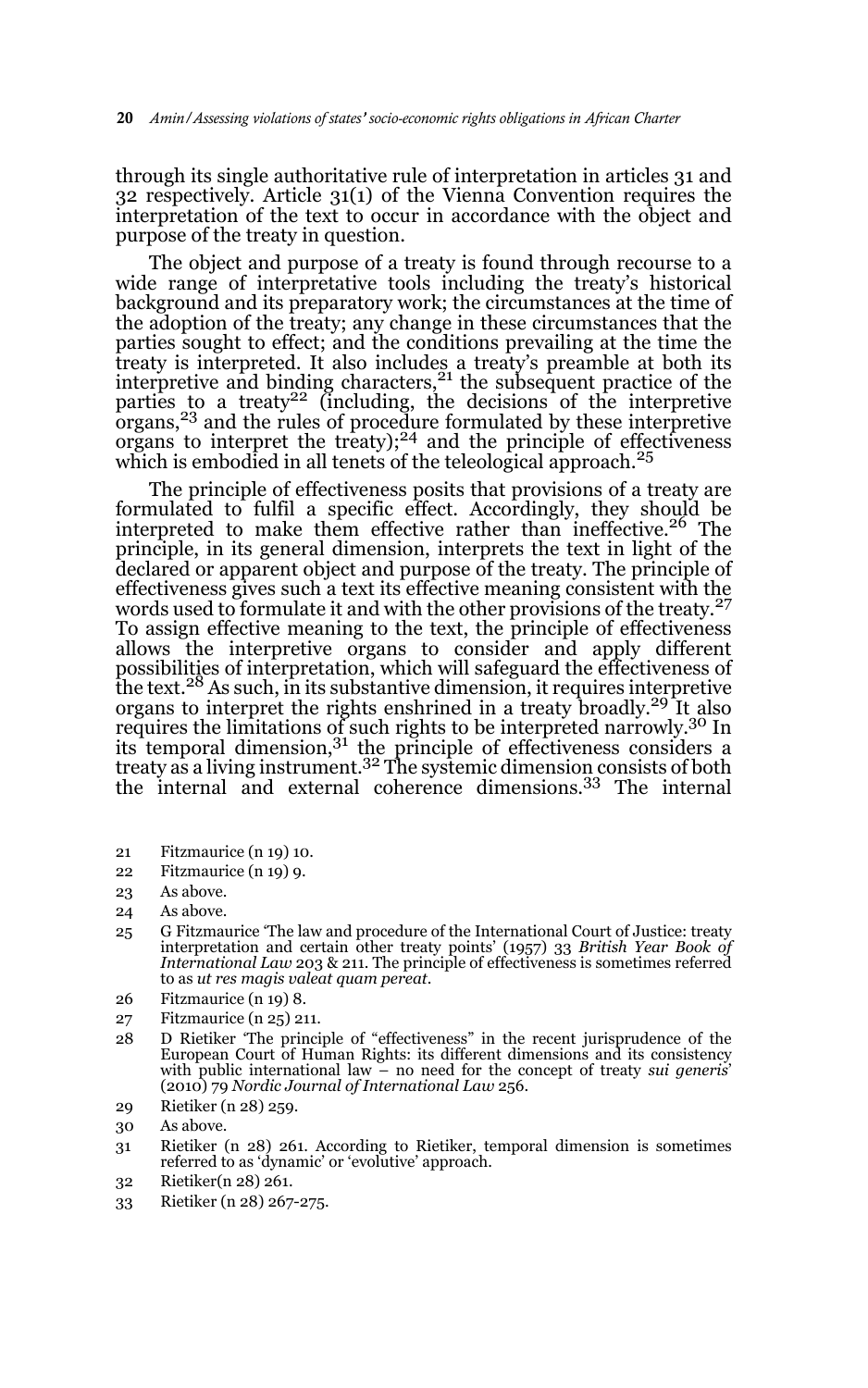coherence dimension emphasises a form of interpretation that reads the treaty as a whole in a manner that advances internal consistency and harmony among the various provisions of the treaty.<sup>34</sup> Concerning external coherence, the principle of effectiveness focuses on interpreting a treaty through other comparative legal sources.

Why is the teleological approach relevant in assessing states' compliance with the socio-economic rights obligations? Like all human rights provisions, socio-economic rights and their related obligations in the African Charter are formulated broadly.35 Their broad formulation avails the supervisory organs with an opportunity to interpret them and assess states' compliance flexibly in a manner that gives effect to the object and purpose of the African Charter. Therefore, the teleological approach and its tenets that aim at establishing treaty's object and purpose offer supervisory organs the most appropriate and flexible guide in assessing whether state's measures give effect to the Charter's object and purpose.

How can we then contextualise an appropriate model for reviewing states' socio-economic rights obligations in the African Charter? To my mind, the model for reviewing obligations imposed by the socioeconomic rights in the African Charter should base its inquiry on the object and purpose of the African Charter concerning these rights. The model should inquire as to whether states' measures uphold the object and purpose of the African Charter to protect these rights. This, it is submitted, will enable the supervisory organs to ascertain five criteria in the assessment process. Firstly, whether the measures advance the intention of the drafters of the African Charter as demonstrated in the preparatory work of the Charter. Secondly, whether the measures advance the values of dignity, equality, non-discrimination and justice as demonstrated in the Preamble to the African Charter and its substantive provisions. Thirdly, whether the measures uphold the notion of African philosophy and the principle of interdependence of rights as declared in the Preamble and embraced in the African Charter as a whole. Fourthly, whether the measures are capable of advancing both individual and collective socio-economic rights in the African Charter and whether they are effective enough to positively transform the socio-economic conditions of Africa's people in their individual and collective capacities. Finally, whether the measures are in line with the relevant international human rights standards and whether they protect these rights effectively.

34 Rietiker (n 28) 267.

<sup>35</sup> M Killander 'Interpreting regional human rights treaties' (2010) 7 *International Journal on Human Rights* 145.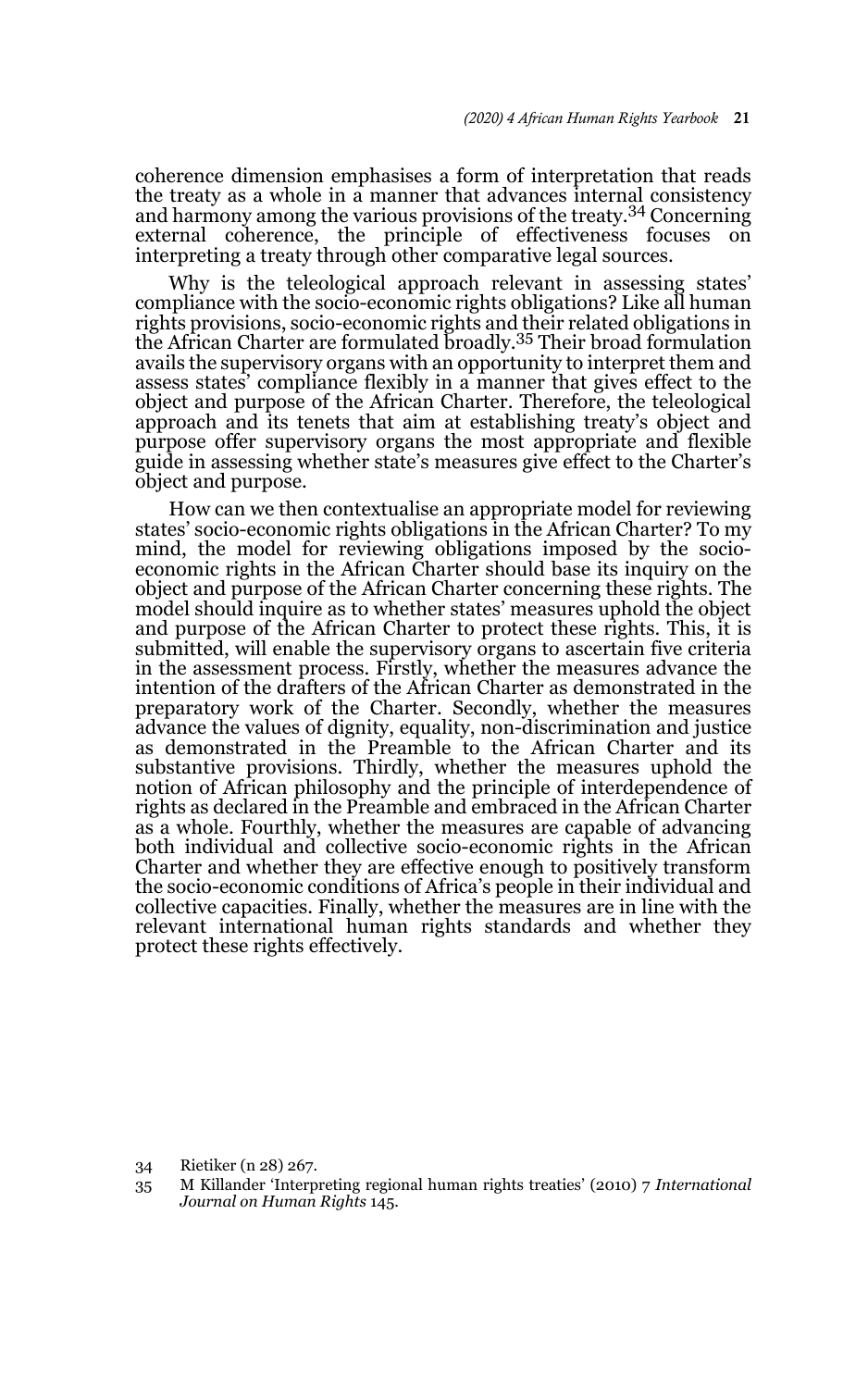# **3 SOCIO-ECONOMIC RIGHTS IN THE AFRICAN CHARTER AND THEIR RELATED OBLIGATIONS**

## **3.1 Socio-economic rights: at a glance**

The African Charter substantially protects explicit and implicit individual and collective socio-economic rights.The explicit socioeconomic rights in the African Charter include the rights to property, work, health, education, family, freely dispose of wealth, development, and a general satisfactory environment. However, the list is not exhaustive. The teleological approach through the wide range of its interpretative tools within and outside of the African Charter offers an avenue to include the implicit socio-economic rights to social security and an adequate standard of living (including food, water, and housing). In the *SERAC* case, the African Commission held that, while the African Charter does not expressly recognise the right to housing, this right is implicitly protected through the provisions protecting the rights to health, property and family.36 According to the African Commission, when housing is destroyed, property, health and family are negatively affected.37 It then held on the implicit right to food. The African Commission noted that the right to food is directly linked to the dignity of human beings and relevant for the enjoyment and fulfilment of other rights- including, health, education, work and political participation.38 In the *COHRE* case the African Commission interpreted the rights to adequate food, water and housing as the underlying components of the right to health.39 It relied on the relevant international instruments particularly, the Universal Declaration of Human Rights (Universal Declaration),40 International Covenant on Economic, Social and Cultural Rights (ICESCR),<sup>41</sup> and Committee on Economic, Social and Cultural Rights (UN Committee) General Comment 4 on the right to adequate housing (General Comment  $4$ )<sup>42</sup> to include the derived rights.

- 36 *SERAC* case (n 8) para 60.
- 37 As above.
- 38 *SERAC* case (n 8) para 65.
- 39 *COHRE* case (n 14) para 209.
- 40 Universal Declaration of Human Rights 10 December 1948, GA Res 217A (III) UN Doc A/810.
- 41 The International Covenant on Economic, Social and Cultural Rights, GA Res 2200A (XXI) 16 December 1966, 993 UNTS 3.
- 42 Committee on Economic, Social and Cultural Rights General Comment No 4 The right to adequate housing (1991) UN Doc E/1992/3.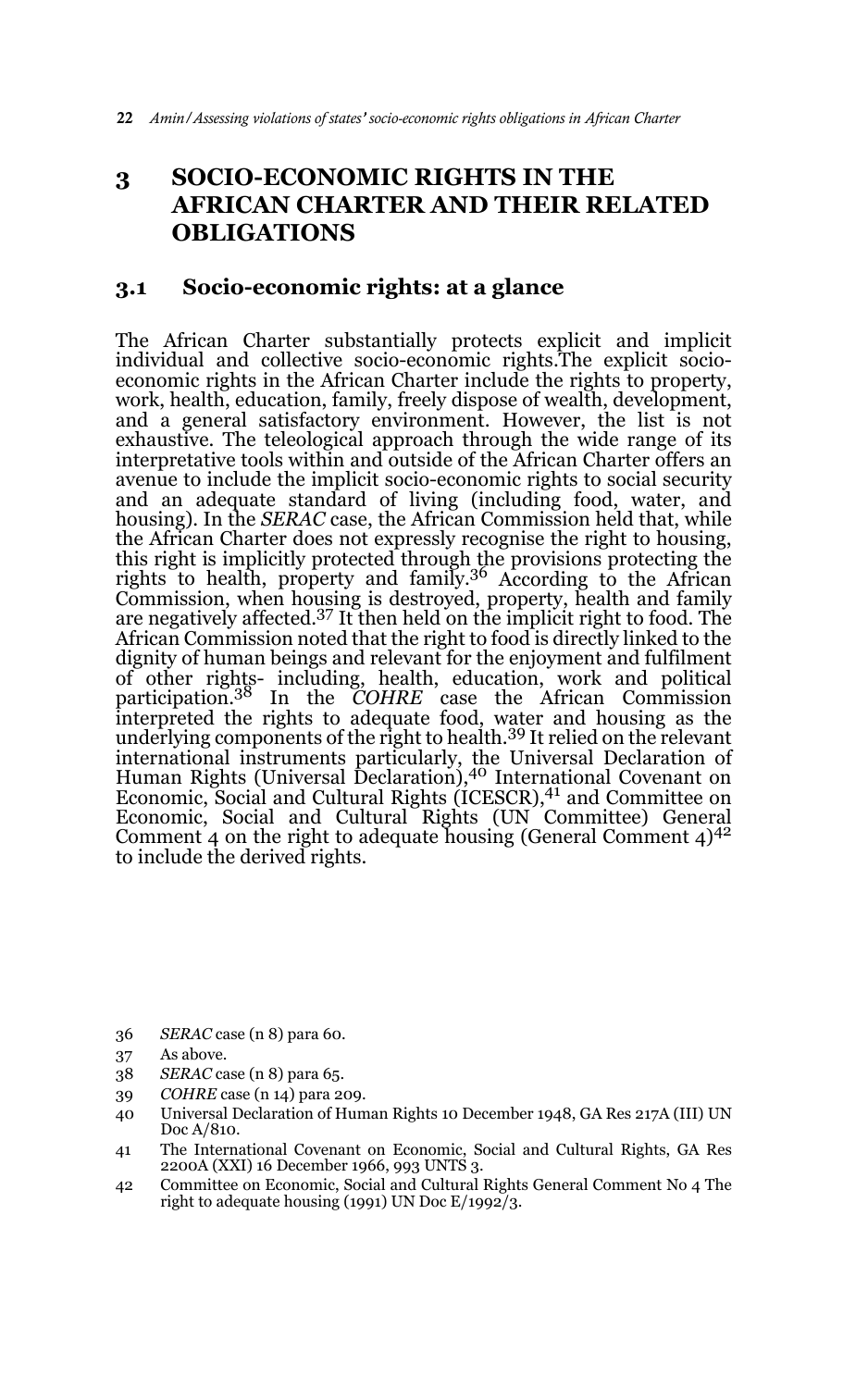# **3.2 Nature of states' obligations imposed by socioeconomic rights**

### **3.2.1 Obligations to recognise and undertake legislative measures to give effect to the Charter's rights**

African Charter broadly formulates states obligations through the provisions of article 1 and other provisions. The formulation of article 1 creates two layers of obligations. Firstly, the general obligation to recognise the rights, including rights of socio-economic nature, contained in the African Charter and their related obligations and freedoms. Secondly, it establishes the states' obligation to undertake legislative or other measures in order to give effect to these rights and their related obligations. These two obligations reinforce each other. In *Commission Nationale des Droits de l'Homme et des Libertés v Chad* (*Chad* case)43 the African Commission held that states are in breach of the obligation to recognise if they fail to undertake measures to give effect to all rights in the African Charter.<sup>44</sup> These obligations denote the fact that states are required to take positive measures to 'take steps' and 'adopt legislative or other measures' to give effect to socio-economic rights.

### **3.2.2 States' obligations to respect, protect, promote, and fulfil**

The formulation of state obligations in article 1 incorporates negative and positive obligations to respect, protect, promote, and fulfil. These duties are holistically incorporated in the obligation to 'recognise' and 'legislate'. In *Association of Victims of Post Electoral Violence & INTERIGHTS v Cameroon (Post Electoral Violence case)* the African Commission held as follows:  $45$ 

Article 1 places the states parties under the obligation of respecting, protecting, promoting and implementing the rights. The respect for the rights imposes on the state the negative obligation of doing nothing to violate the said rights. The protection targets the positive obligation of the state to guarantee that private individuals do not violate these rights … This Article places on the states parties the positive obligation of preventing and punishing the violation by private individuals of the rights prescribed by the Charter.

In the *SERAC* case the African Commission held that both civil and political rights as well as socio-economic rights, impose upon states a quartet of obligations, namely: the duty to respect, protect, promote and fulfil the rights.<sup>46</sup>

- 43 *Commission Nationale des Droits de l'Homme et des Libertes v Chad* (2000) AHRLR 66 (ACHPR 1995).
- 44 *Chad* case (n 43) para 20.
- 45 *Association of Victims of Post Electoral Violence & INTERIGHTS v Cameroon* Communication 272/03 paras 87-90. See also Principles and Guidelines paras 4- 12.
- 46 *SERAC* case (n 8) para 44.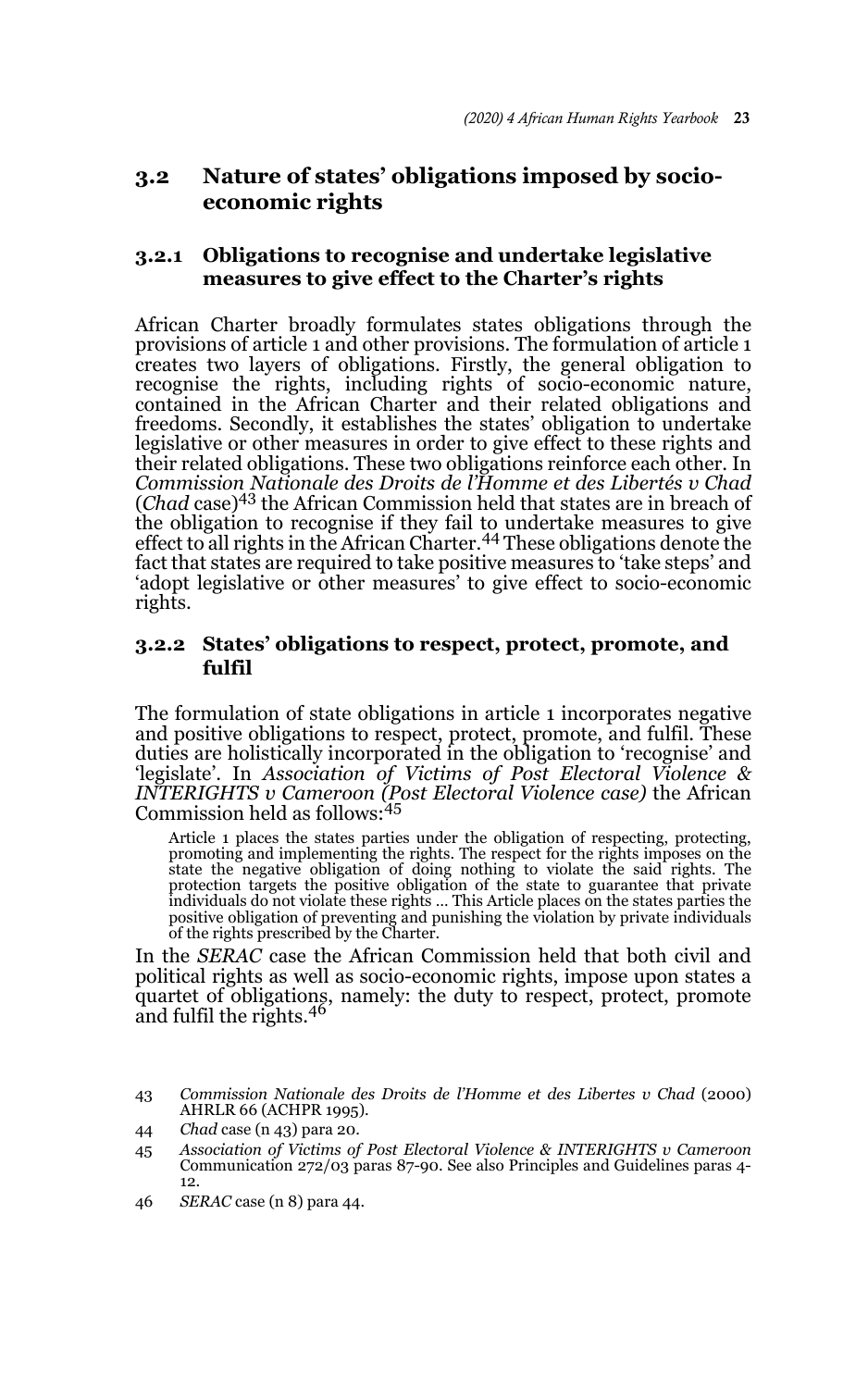### **3.2.3 Obligations of progressive realisation and within available resources**

Unlike the provisions of article 2(1) of CESCR, the formulation of article 1 of the African Charter does not expressly include a state's obligation to realise rights 'progressively' and within 'available resources'. Some scholars have argued that the omission of these two phrases implies that the socio-economic rights in the African Charter should be realised immediately.47 However, based on the scarcity of resources in many African countries, socio-economic rights need to be realised progressively. Poor levels of economic development, as well as the uneven allocation of resources, can hinder states from realising these rights immediately.48 In the *Purohit* case, the African Commission stated that poverty in many African countries hinders the enjoyment of<br>the right to health.<sup>49</sup>

The omission of explicit provisions on the obligations of 'progressive realisation' and 'within maximum available resources' does not necessarily mean that these obligations are excluded from the African Charter. All human rights instruments relating to socioeconomic rights recognise that states must take immediate steps while the full realisation of these rights may be progressive.<sup>50</sup> The obligations of 'progressive realisation' and 'within maximum available resources' are implicitly incorporated in article 1 of the African Charter through the phrase 'to adopt other measures'. This phrase allows states to take into account measures beyond mere legislation,51 such as resource consideration, planning, and budgeting to realise the socio-economic rights in the African Charter. In *Purohit* and in *Kevin Mgwanga Gunme et al v Cameroon* (*Gunme* case)52 the African Commission stated that the right to health and the right to development impose upon states an obligation of progressive realisation.53 While in the *Gunme* case the African Commission used the phrase 'progressive realisation', in the *Purohit* case the African Commission stated that the state's obligation to ensure the full realisation of the right to health entailed taking 'concrete and targeted steps'.<sup>54</sup>

- 48 AE Ankumah *The African Commission on Human and Peoples' Rights: Practice and procedures* (1996) 144.
- 49 *Purohit* case (n 12) para 84.
- 50 M Craven *The International Covenant on Economic, Social and Cultural Rights: A perspective on its development* (1995) 130.
- 51 The requirement to adopt legislative measures in art 1 is similar in nature to the negative obligation to respect. See *Purohit* case (n 12) para 42.
- 52 *Kevin Mgwanga Gunme et al v Cameroon* (2009) AHRLR 9 (ACHPR 2009).
- 53 *Purohit* case (n 12) para 84; *Gunme* case (n 52 above) para 205.
- 54 *Purohit* case (n 12) para 84.

<sup>47</sup> CA Odinkalu 'Implementing economic, social and cultural rights under the African Charter on Human and Peoples' Rights' in MD Evans & R Murray R (eds) *The African Charter on Human and Peoples' Rights: the system in practice 1986- 2000* (2002) 196.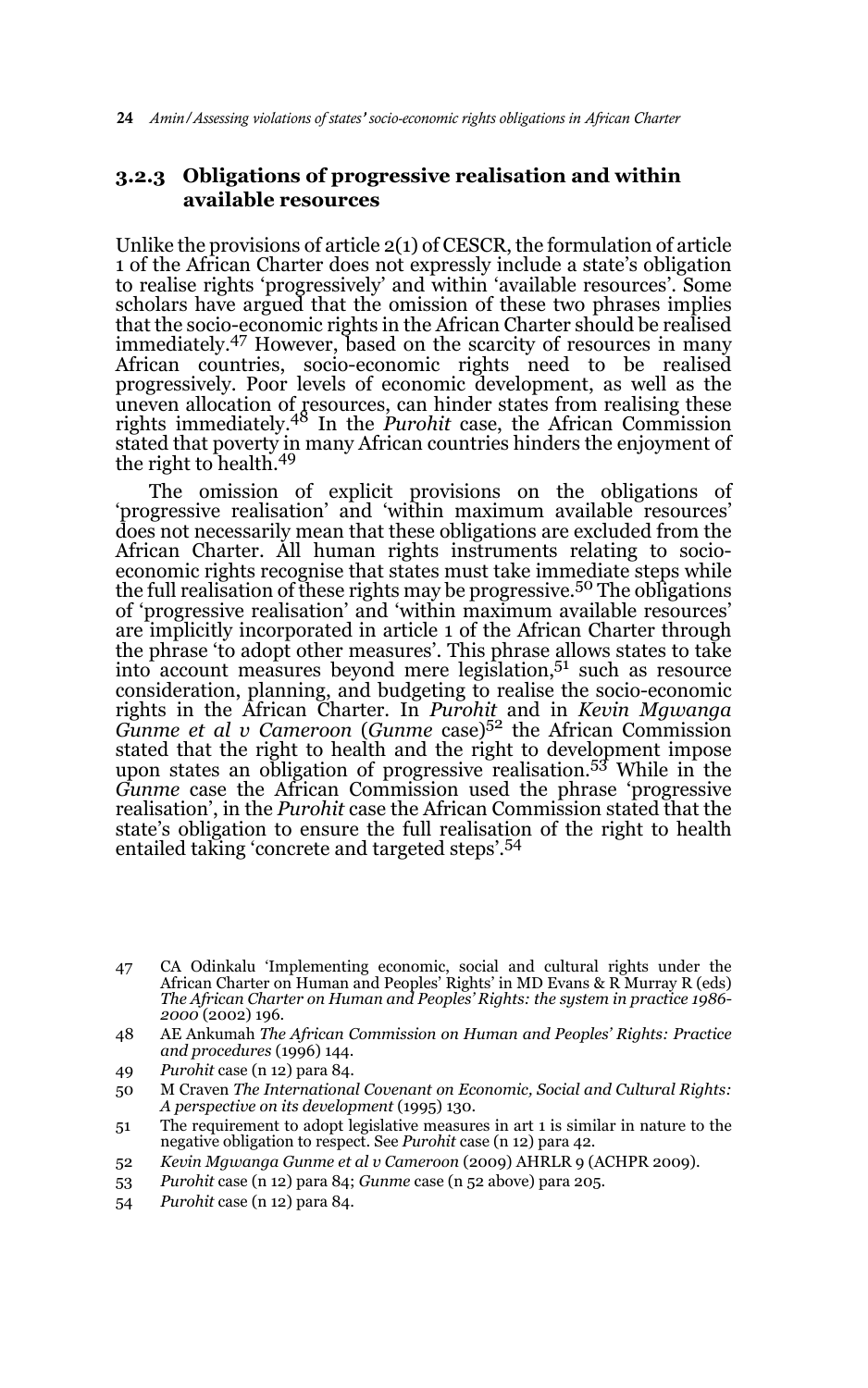### **3.2.4 Non-discrimination**

Socio-economic rights in the African Charter impose on states the obligation to non-discrimination in article 2. The formulation of article 2 holistically implies that obligation to non-discrimination is immediately realisable. In *Purohit* case the African Commission stated that the right to health imposes upon states an obligation to ensure the realisation of this right without discrimination of any kind.<sup>55</sup> Moreover, in *Endorois* case the African Commission acknowledged states obligation to non-discrimination in the right to property.<sup>56</sup> Significantly, the jurisprudence of the African Commission includes positive discrimination as a component of socio-economic rights' obligations. In *Endorois* case the African Commission recognised that states bear an obligation to consider preferential treatment for marginalised and disadvantaged groups to eliminate the discrimination they face and promote substantive equality.<sup>57</sup>

# **4 MODELS OF REVIEW**

# **4.1 Reasonableness review: meaning, application and implications**

Reasonableness is a model of review that takes into consideration the historical, economic and social contexts of socio-economic rights.<sup>58</sup> This understanding of the reasonableness model of review enables a supervisory organ applying it to engage a wide range of factors to assess states' measures. This broad meaning of reasonableness renders it a model of review that takes into account the purpose and values of socioeconomic rights that are affected by the violations of these rights.59 In this way, the reasonableness model of review inquires into the object and purpose as well as the scope and content of the rights that are at stake.<sup>60</sup> It, therefore, applies such object and purpose, as well as the scope and content of socio-economic rights, to assess states' measures.<sup>61</sup>

As a model of review, reasonableness imposes limits on a state's discretion as well as guides supervisory organs to assess a state's measures to implement their legal obligations.<sup>62</sup> It can, therefore, limit

- 55 *Purohit* case (n 12) para 80.
- 56 *Endorois* case (n 9) para 196.

- 58 S Liebenberg *Socio-economic rights: adjudication under a transformative Constitution* (2010) 174.
- 59 Liebenberg (n 58) 223.

- 61 As above.
- 62 B Griffey 'The "reasonableness" test: assessing violations of state obligations under the Optional Protocol to the International Covenant on Economic, Social and Cultural Rights' (2011) 11 *Human Rights Law Review* 304.

<sup>57</sup> As above.

<sup>60</sup> As above.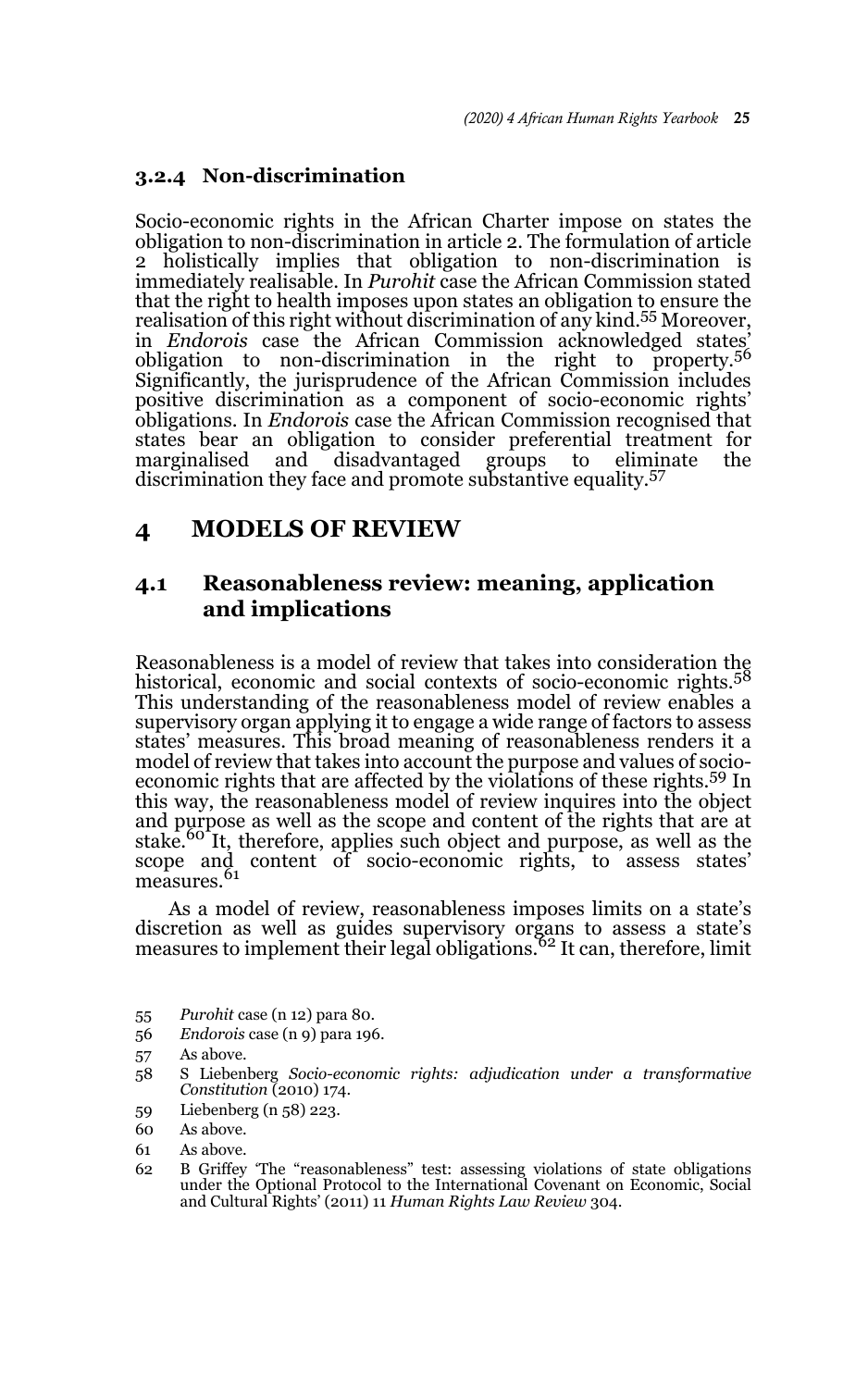states' discretion if the measures adopted do not give effect to socioeconomic rights and advance their object and purpose. In this regard, the reasonableness review creates space for the supervisory organs to assess states' measures regarding the negative and positive obligations imposed by the socio-economic rights. It also enables the supervisory organs to apply the content of the socio-economic rights to assess whether states' measures comply with the obligations imposed by these rights in a manner that advances the object and purpose of the treaty. Thus, the question in assessing the reasonableness of a state's measures will consider whether such state's measures foster the object and purpose of socio-economic rights. Furthermore, reasonableness considers whether the limitation of socio-economic rights reasonably fosters the object and purpose of these rights.

If applied by the supervisory organs of the African Charter reasonableness offers two avenues. Firstly, the reasonableness model of review should place the object and purpose of states' socio-economic rights obligations as central to the assessment of a state's measures. The object and purpose of the African Charter is to protect socioeconomic rights. To advance this object and purpose the supervisory organs are required to take into account various interpretive tools. These tools include the African Charter as a whole, the preparatory work of the African Charter, relevant international, regional and national human rights laws and jurisprudence, and the principle of effectiveness. The reasonableness model of review enables the reviewing supervisory organs to generously consider these significant elements of the object and purpose of the African Charter in assessing states' measures. Secondly, reasonableness is flexible in that it allows other considerations, which are in line with the object and purpose of socio-economic rights, to play a role in the assessment of the state's measures.63 Taking into account other considerations is important in interpreting socio-economic rights in the African Charter as it allows the supervisory organs to engage the values of equality, dignity and freedom in the reasonableness review. Engaging these values enables the supervisory organs to assess how the state's measures have taken into account the values and object and purpose of the African Charter. The failure to engage these values implies that these values and violations of the rights are given less priority in the assessment of states' measures.64 The development of the values and purposes relating to socio-economic rights allows the interpretive body to assess whether the state's adopted measures reasonably give effect to the enjoyment of the rights.<sup>65</sup>

Various judicial and quasi-judicial bodies have applied the reasonableness model of review. According to the Constitutional Court of South Africa, the reasonableness model of review concerns an enquiry as to whether a state's legislative and other measures for the protection of socio-economic rights are reasonable.66 In *Grootboom,*

- 63 Liebenberg (n 58) 174.
- 64 Liebenberg (n 58) 176-177.
- 65 Liebenberg (n 58) 183.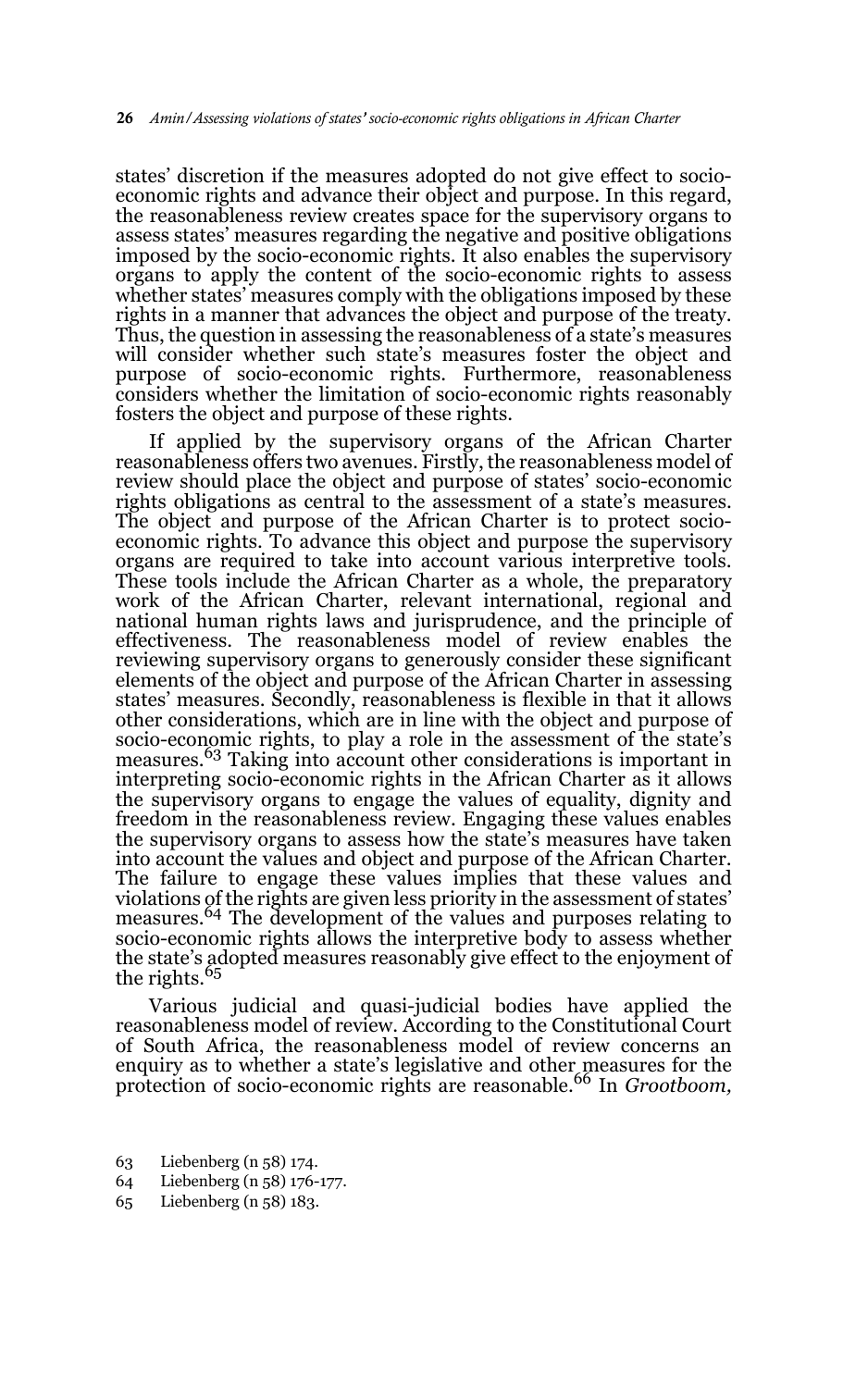*Minister of Health and Others v Treatment Action Campaign and Others (TAC* case*),*67*Mazibuko and Others v City of Johannesburg and Others (Mazibuko* case*),*68 and *Occupiers of 51 Olivia Road and Others v City of Johannesburg and Others (Olivia Road* case*)* 69 the South African Constitutional Court elaborated on various factors that a supervisory body can apply in assessing the reasonableness of a state's measures. According to the South African Constitutional Court, reasonable measures should demonstrate that the state has allocated appropriate financial and human resources to realise socio-economic rights.70 Moreover, measures must be comprehensive, coherent and co-ordinated.71 Measures must also be capable of facilitating the realisation of the socio-economic rights in question.<sup>72</sup> The conception and implementation of the measures must be reasonable.<sup>73</sup> Furthermore, such measures must be balanced and flexible and make appropriate provision for short, medium and long-term needs.<sup>74</sup> Measures must give priority to those who are in urgent need of the realisation of their rights.<sup>75</sup> They must demonstrate respect for human dignity, freedom and equality.<sup>76</sup> They must be transparent and made known effectively to the general public.77 Furthermore, the reasonable measures of a state must guarantee meaningful engagement particularly with the poor, vulnerable or illiterate people.<sup>78</sup>

In *IDG v Spain* (*IDG* case*)* the CESCR had to decide whether the complainant's right to housing recognised in article 11(1) of the ICESCR was violated by the respondent state as a result of a mortgage enforcement proceeding that the complainant argues the respondent state had failed to notify her.79 The CESCR held that the right to housing in the ICESCR imposes upon states an obligation to adopt<br>measures that guarantee its full realisation.<sup>80</sup> The CESCR further noted that states are therefore required to ensure that actions that can result into evictions take into account procedural protections. This includes meaningful consultation with the affected parties as well as 'adequate

- 66 C Courtis 'Standards to make ESC rights justiciable: a summary exploration' (2009) 2 *Erasmus Law Review* 391.
- 67 *Minister of Health & Others v Treatment Action Campaign & Others* 2002 (2) SA 721 (CC).
- 68 *Mazibuko & Others v City of Johannesburg & Others* 2010 (1) SA (CC).
- 69 *Occupiers of 51 Olivia Road & Others v City of Johannesburg & Others* 2008 (1) SA (CC).
- 70 *Grootboom & Others v Government of the Republic of South Africa & Others* 2001 (46) SA (CC) para 39.
- 71 *Grootboom* case (n 70) paras 40-41.
- 72 *Grootboom* case (n 70) para 41.
- 73 *Grootboom* case (n 70) para 42.
- 74 *Grootboom* case (n 70) para 43.
- 75 *Grootboom* case (n 70) para 44.
- 76 *Grootboom* case (n 70) paras 44, 83.
- 77 *TAC* case (n 67) para 123, *Mazibuko* case (n 68) para 71.
- 78 *Olivia Road* case (n 69) para 15.
- 79 *IDG v Spain* Communication 2/2014 para 10.6.
- 80 *IDG* case (n 79) para 11.1.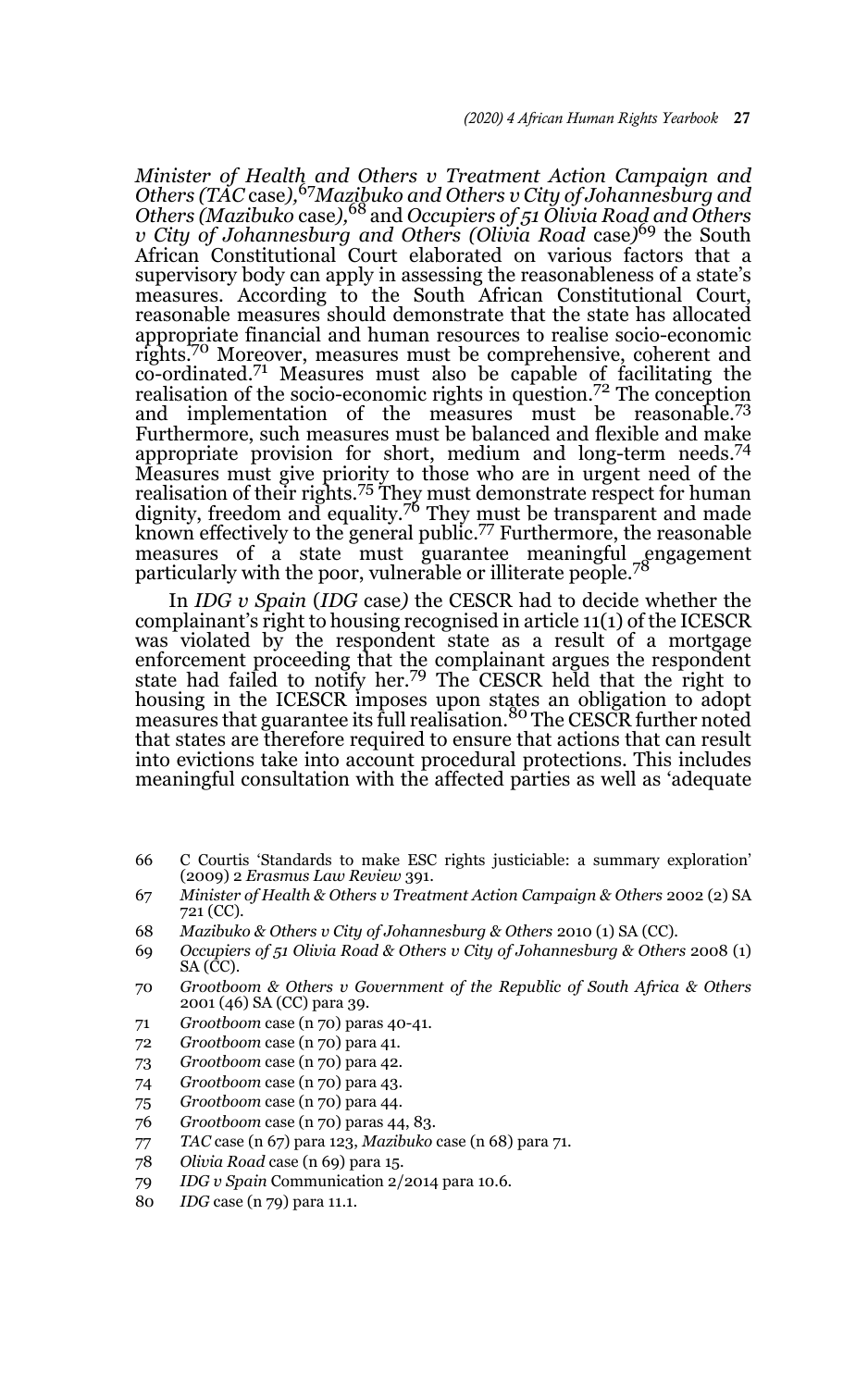and reasonable' notification to the affected persons before the eviction is carried out.<sup>81</sup>

In the *SERAC* case and *Endorois* case the African Commission applied the reasonableness model of review.82 It stated in the *SERAC* case that states are required to take reasonable and other measures to give effect to the obligations imposed by article 24 of the African Charter. According to the African Commission, article 24 imposes upon states 'an obligation to take reasonable legislative and other measures' to avoid air and environmental pollution as well as promoting progressive environmental conservation and 'ecologically sustainable development and use of natural resources'.83 In the *Endorois* case it held that states' interference with the enjoyment of rights must be reasonable.<sup>84</sup> According to the African Commission, rights in the African Charter can be limited.<sup>85</sup> However, the limitation should not render the right illusory. The African Commission further added that<br>the limitation of the rights must be reasonable.<sup>86</sup> However, unlike the Constitutional Court and the CESCR, the African Commission did not elaborate on the content of the reasonableness model of review.

The reasonableness model of review as analysed above renders it a three-facet model as elaborated below.

#### **4.1.1 Reasonableness as a two-stage model of review**

What does the reasonableness as a two-stage model of review mean? The reasonableness model of review requires adjudicative bodies to inquire whether states' measures can reasonably achieve the object and<br>purpose of the rights.<sup>87</sup> The reference to the object and purpose of the rights in the reasonableness model of review enables it to ascertain the content of the rights and then assess whether states' measures take into account such content to advance the object and purpose of the rights at stake. The reasonableness model of review enables the supervisory organs to apply the object and purpose of the socio-economic rights, as well as the values on dignity, equality, justice and freedom, for the development of the socio-economic rights.88 The developed content can then be applied to monitor states' compliance with the obligations imposed by the socio-economic rights.<sup>89</sup> The content can further assist the supervisory organs in assessing whether the measures adopted by states further the object and purpose of socio-economic rights.

- 81 IDG case (n 79) para 11.2.
- 82 *SERAC* case (n 8) para 52; and *Endorois* case (n 9) para 172.
- 83 *SERAC* case (n 8) para 52.
- 84 *Endorois* case (n 9) para 172.
- 85 As above.
- 86 As above.
- 87 D Brand 'The proceduralisation of South African socio-economic rights jurisprudence, or what are socio-economic rights for?' in H Botha and others (eds) *Rights and democracy in a transformative Constitution* 43.
- 88 Liebenberg (n 58) 183.
- 89 Liebenberg (n 58) 183.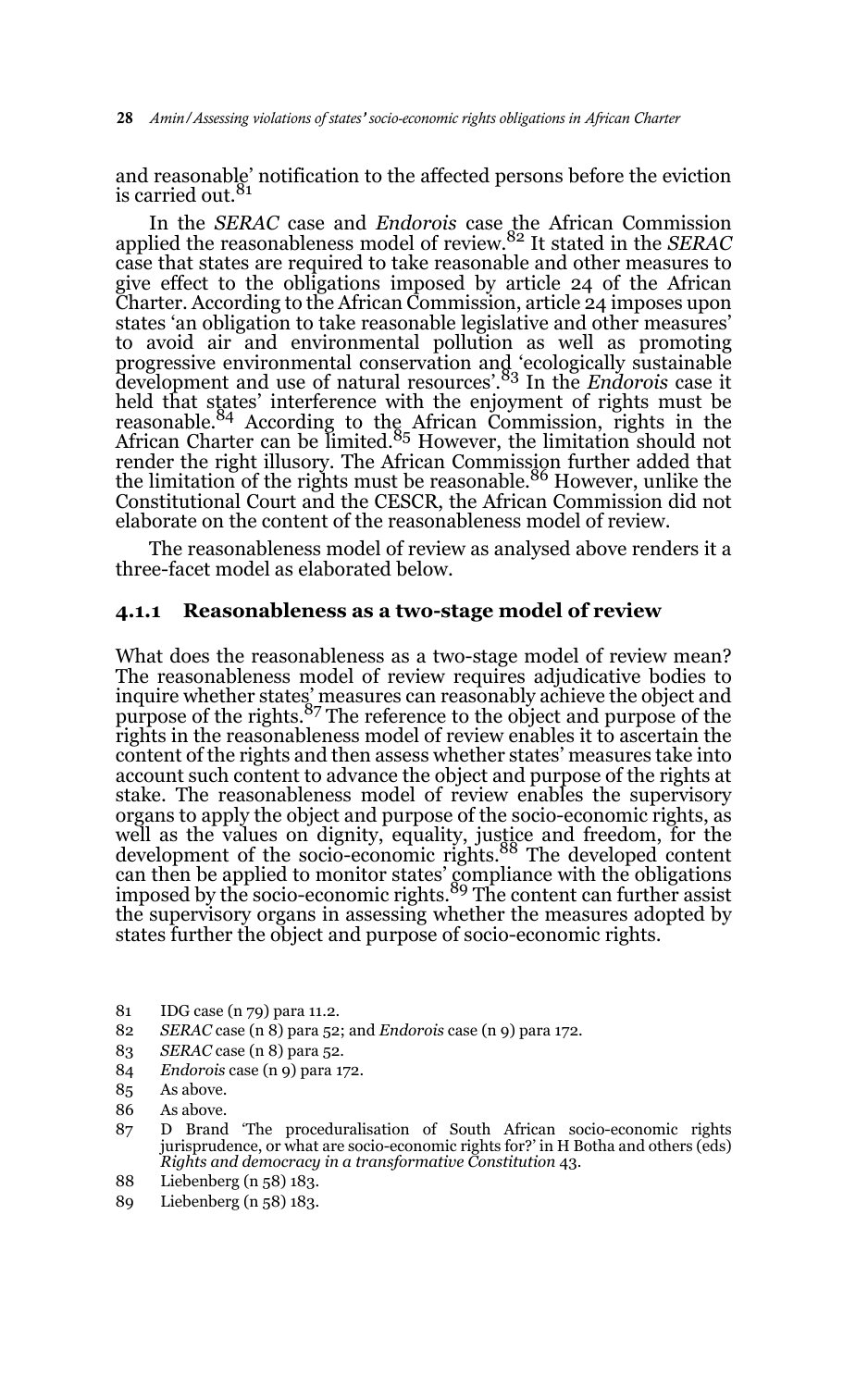## **4.1.2 Reasonableness as a model for reviewing negative and positive socio-economic rights obligations**

It should be noted that states can also violate the already existing socioeconomic rights of individuals and groups. Violations of socioeconomic rights are not entirely based on the states' failure to enforce their positive obligations but also on states' conduct of interfering with individuals' right to housing through forced evictions as well as discriminatory practices in the enjoyment of socio-economic rights.<sup>90</sup> The reasonableness review may be applied to assess states' compliance with their socio-economic rights obligations, both negative and positive. For example, concerning the negative obligations, the South African Constitutional Court held in *Jaftha v Schoeman; Van Rooyen v Stoltz* (*Jaftha* case)91 that the deprivation of the applicants' existing right to housing amounts to the limitation of the right enshrined in article 26 of the Constitution.<sup>92</sup>

### **4.1.3 Reasonableness as a model capable of considering immediate socio-economic rights needs**

The element of object and purpose in the reasonableness model of review provides the supervisory organs with the opportunity to engage the obligation to adopt legislative and other measures for the realisation of socio-economic rights to assess whether legislative and other measures adopted by the state take into account the immediate socio-economic needs of individuals and groups. For example, state's measures must be able to address and fulfil progressively explicitly and implicitly guaranteed socio-economic rights such as rights to an adequate standard of living (water, food and housing), health care, education, and property.At the same time, such state's measures must fulfil the immediate realisation of these rights required by the people who are in desperate need of these rights. Writing on reasonableness in the South African context, Sunstein notes that a guaranteed constitutional right to housing requires the state to formulate policies that ensure the realisation of this right as well as urgent relief regarding housing to people in desperate housing need.93 Steinberg notes that failure of the state to include in its measures the immediate socioeconomic needs of the desperate people renders such measures<br>unreasonable.<sup>94</sup> The reasonableness review is flexible in the sense that

<sup>90</sup> B Porter 'Reasonableness and article  $8(4)$ ' in M Langford and others (eds) *Optional Protocol to the International Covenant on Economic, Social and Cultural Rights: a commentary* 196.

<sup>91</sup> *Jaftha v Schoeman; Van Rooyen v Stoltz* 2005 2 SA 140 (CC), 2005 1 BCLR 78 (CC).

<sup>92</sup> *Jaftha* case (n 91) para 39.

<sup>93</sup> CR Sunstein 'Social and economic rights? Lessons from South Africa' (2000- 2001) 11 *Constitutional Forum* 131.

<sup>94</sup> C Steinberg 'Can reasonableness protect the poor? A review of South Africa's socio-economic rights jurisprudence' (2006) 123 *South African Law Journal* 264 280.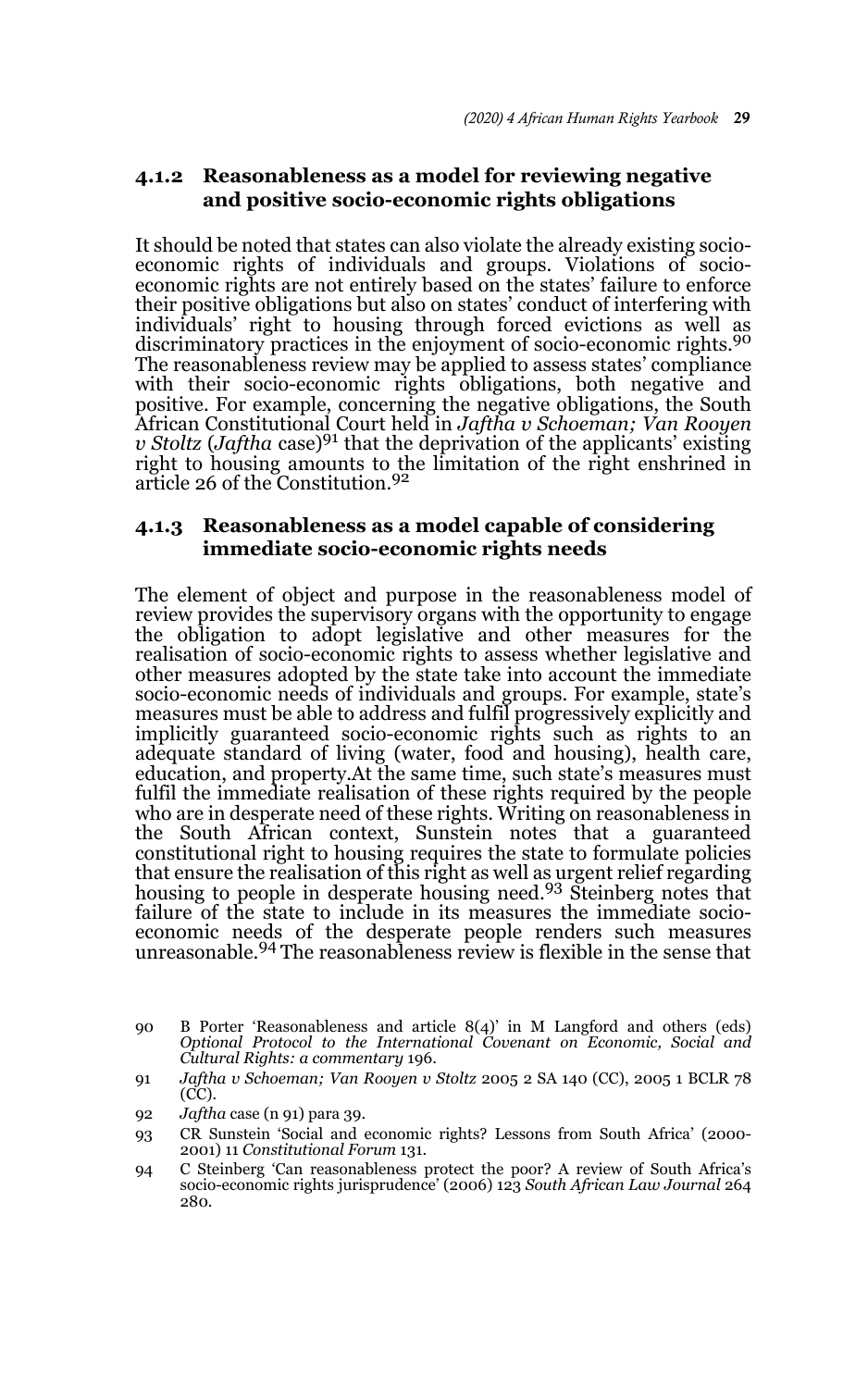it enables a state to adopt appropriate measures to respond to the nature of the particular obligations imposed by socio-economic rights.95 It thus enables supervisory organs to assess the reasonableness of the measures adopted to meet the urgent socioeconomic needs of the most vulnerable individuals in society.96 The values of dignity, equality and freedom are appropriate to assess states measures regarding the urgent socio-economic needs of the desperate people in society. It allows supervisory organs to inquire whether the measures reasonably take into account the immediate socio-economic needs of the people in a manner that enables them to live a dignified life and a life of equality without distinction from other sections or members of the society. As important elements of reasonableness these values provide effective protection to the socio-economic needs of the most vulnerable individuals in society.<sup>97</sup>

#### **4.1.4 Reasonableness review in the African Charter**

Unlike the Optional Protocol to the International Covenant on Economic, Social and Cultural Rights (Optional Protocol), the African Charter does not explicitly provide for reasonableness as a model of review to monitor states' compliance with their obligations. The omission does not necessarily mean that the reasonableness model of review is not recognised in the African Charter. The teleological approach interprets a treaty as a whole and enables the identification and the engagement of various provisions of the African Charter that enshrine elements of the reasonableness review. Reasonableness is enshrined in two statements of the preamble to the African Charter. The preamble identifies the object and purpose of the African Charter to protect human rights (including socio-economic rights). It was demonstrated above, that to be reasonable, a state's measure must show the object and purpose to be achieved by the relevant measure. The preambular statement can thus be used to elucidate the object and purpose to be achieved by the state's measure regarding socioeconomic rights. Any measure adopted by the state regarding socioeconomic rights should be able to protect and achieve the realisation of these rights. Furthermore, the preamble recognises the values of freedom, equality, justice and dignity as part of the object and purpose of the African Charter. It was demonstrated above, that in order to be reasonable the state's measures must promote the values of equality and dignity. Thus, the values recognised in the preamble to the African Charter can be applied to help assess the reasonableness of a state's measures. The reasonableness model of review is implicitly incorporated in the African Charter through the preamble, articles 1, 2,  $3, 5, 30, 45(2), 55, 60$  and  $61$  as well as the socio-economic rights provisions. It is also included in articles 2 and 3 of the African Court Protocol. Article 1 of the African Charter incorporates the requirement for a reasonableness review. It was demonstrated above that this article

97 Steinberg (n 94) 281.

<sup>95</sup> Liebenberg (n 58) 174.

<sup>96</sup> As above.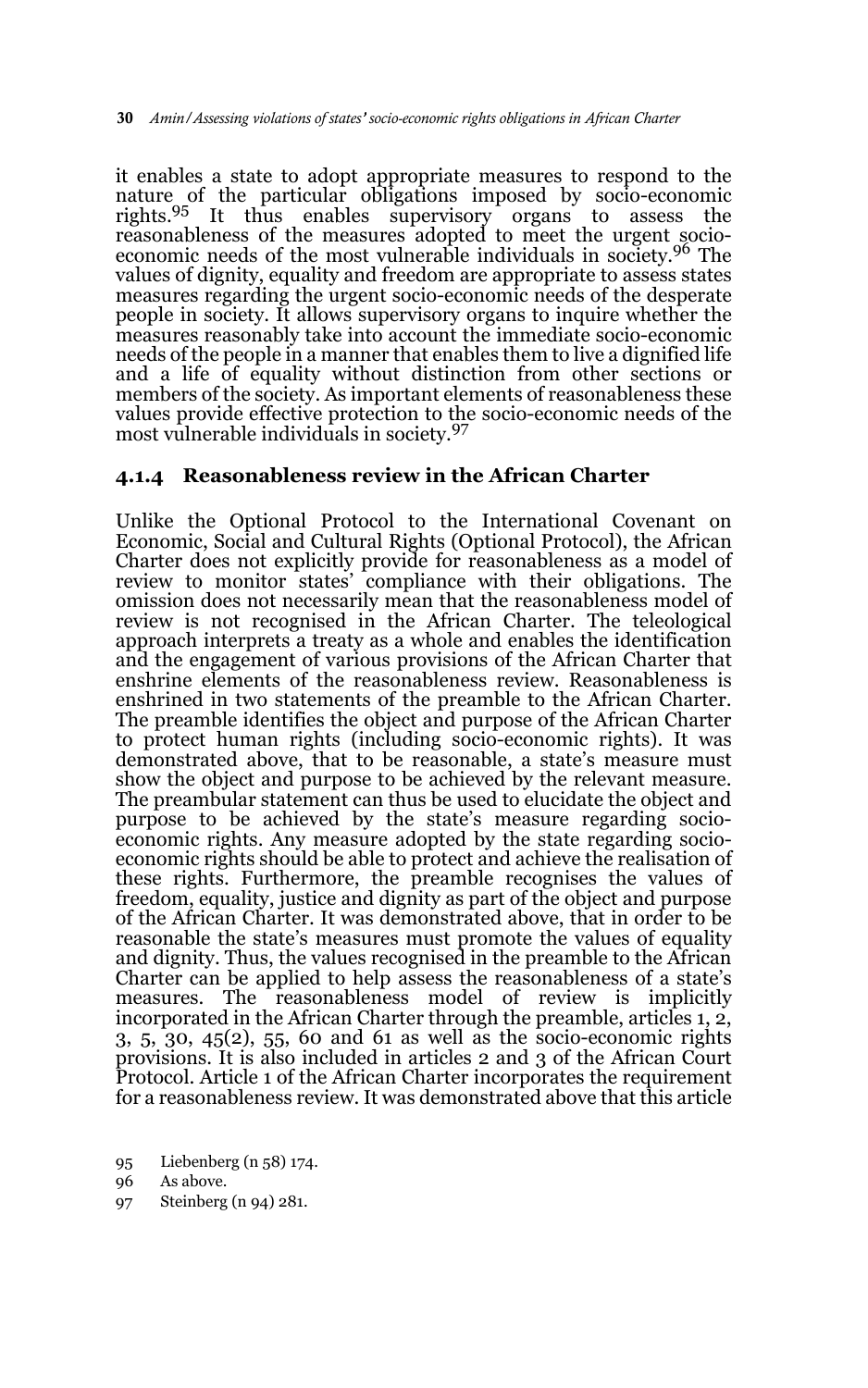requires states to adopt legislative and other measures to give effect to socio-economic rights in the African Charter. Through the principle of effectiveness the phrase 'to adopt legislative or other measures to give effect to socio-economic rights' can broadly be construed to require states to adopt reasonable measures for the realisation of these rights. Thus the obligation to adopt measures in article 1 effectively requires states to adopt reasonable legislative and other administrative and policy measures. The reasonableness review is premised on an obligation that the state adopts legislative and policy measures to give effect to the relevant human rights.<sup>98</sup> The provisions of articles 2, 3, and 5 of the African Charter regarding non-discrimination, equality and dignity can be broadly elaborated to include the reasonableness review. As demonstrated above a reasonable measure must take into account human dignity, equality and non-discrimination. As such equality, dignity and non-discrimination can be applied by the supervisory organs to inform the content of reasonableness. These contents can then be used in the interpretative process to assess the reasonableness of a state's measures.

The reasonableness model of review can also be derived from the socio-economic rights' provisions of the African Charter. As demonstrated above, the socio-economic rights' provisions are formulated in broad, general terms. The general formulation allows the supervisory organs, through the principle of effectiveness as an element of the teleological approach to interpretation, to construe these provisions in a manner that render their protection practical and effective. The broad interpretation enables the supervisory organs to include reasonableness as a content of socio-economic rights and their related obligations. Moreover, reasonableness can be invoked to ensure that the content of the socio-economic rights that require immediate realisation are taken into account by states' measures. In the *SERAC* case the African Commission endorsed this interpretation by, for example, holding that the provisions of article 24 of the African Charter oblige states to adopt 'reasonable measures' to prevent environmental pollution.<sup>99</sup>

Provisions regarding the protective mandate of the supervisory organs and the mandate to determine cases can be broadly construed to incorporate the reasonableness review. Articles 30 and 45(2) of the African Charter, and article 2 of the African Court Protocol grant the African Commission and the African Court a protective mandate through the determination of complaints. It can, therefore, be argued that the provisions relating to the supervisory organs' mandate to determine cases in article 55 of the African Charter, article 3 of the African Court Protocol enshrine the reasonableness model of review. These provisions can effectively be construed in a manner that requires the supervisory organs, when determining claims relating to socio-

98 S Liebenberg 'Toward an equality-promoting interpretation of socio-economic rights: insights from the egalitarian liberal tradition' (2015) 132 *South African Law Journal* 413.

<sup>99</sup> *SERAC* case (n 8) para 52.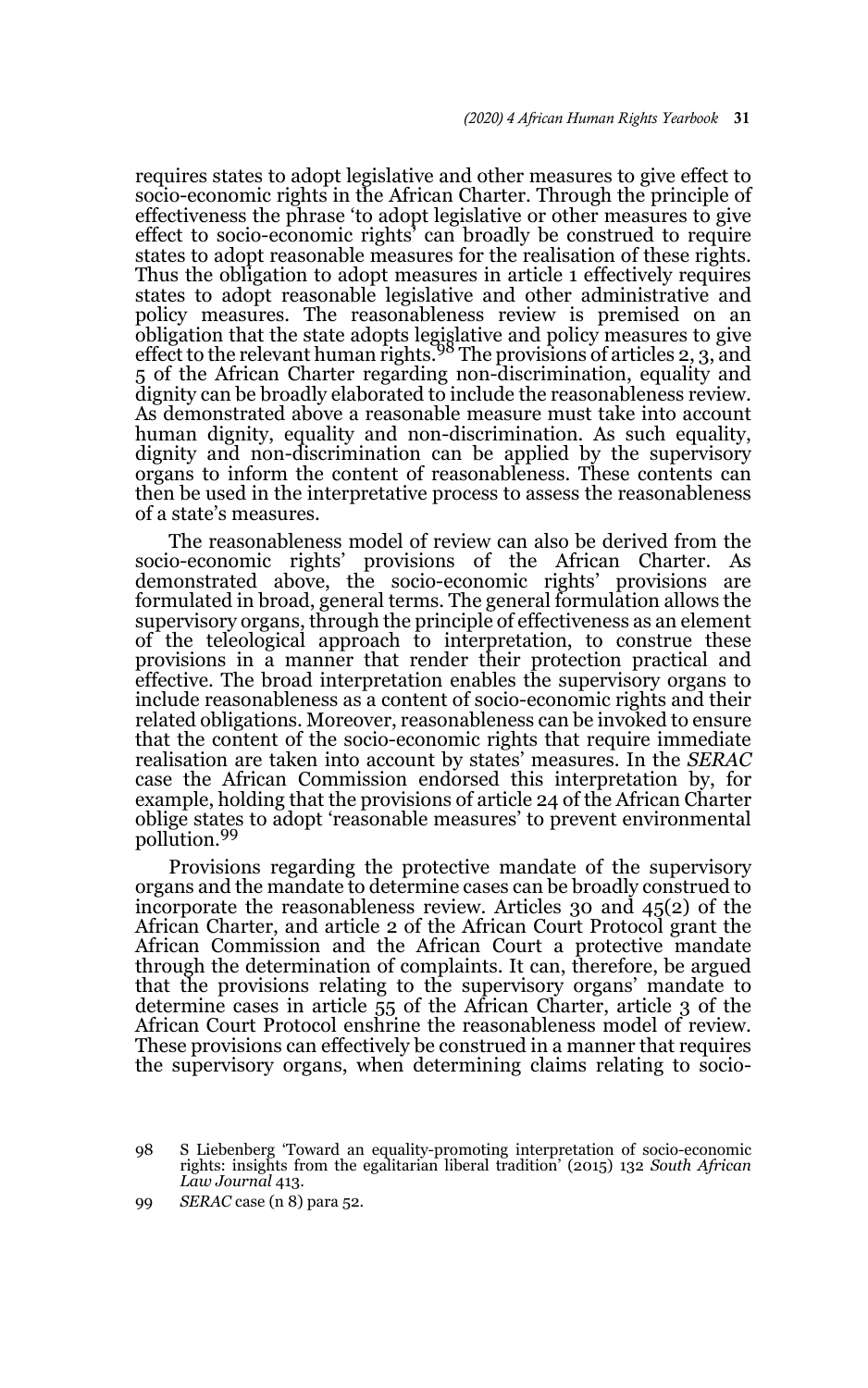economic rights, to consider the reasonableness of a state's legislative, administrative and policy measures.

Moreover articles 60 and 61 of the African Charter as well as article 3 of the African Court Protocol and article 28(c) of the African Court of Justice Protocol, allow the supervisory organs to draw inspiration and apply other relevant instruments in the interpretation of socioeconomic rights. Through these provisions, the supervisory organs can draw inspiration from the application of the reasonableness model of review of the UN Committee in interpreting article 8(4) of the Optional Protocol as well as the South African Constitutional Court in its socioeconomic rights jurisprudence.

## **4.2 Minimum core obligations: meaning and implications**

The UN Committee in its various General Comments earlier on introduced the minimum core as a significant component in interpreting socio-economic rights in the ICESCR. In its General Comment 3 on the nature of states' obligations (General Comment  $3$ ),<sup>100</sup> the UN Committee stated that socio-economic rights in the ICESCR impose upon states a minimum core obligation to guarantee the enjoyment of the minimum essentials of these rights.101 The African Commission in its Principles and Guidelines on the Implementation of Economic, Social and Cultural Rights in the African Charter on Human and Peoples' Rights (Principles and Guidelines)102 identifies that socioeconomic rights enshrined in the African Charter impose upon the Member states a minimum core obligation which is immediate.<sup>103</sup> According to the African Commission, a minimum core obligation imposes upon the member states of the African Charter to guarantee the minimum essential levels of each socio-economic right enshrined in the African Charter.104 The African Commission stated further that minimum core obligation is meant to ensure that individuals and groups are not denied enjoyment of the essential levels enshrined in<br>each socio-economic right.<sup>105</sup> The African Commission applied minimum core obligation in *SERAC*. 106 According to the African Commission, at the minimum, the right to shelter requires states to desist from destroying housing of the people, as well as their efforts to

104 Principles and Guidelines (n 102) para 17.

<sup>100</sup> Committee on Economic, Social and Cultural Rights, General Comment No 3, The nature of states parties obligations (art 2, para 1) (1990) UN Doc E/1991/23.

<sup>101</sup> General Comment 3 (n 100) para 10.

<sup>102</sup> Principles and Guidelines on the Implementation of Economic, Social and Cultural Rights in the African Charter on Human and Peoples' Rights (Adopted at the Forty Seventh Ordinary Session held in Banjul, The Gambia, from 12 to 26 May 2010 and formally launched at the Commission's Fiftieth Ordinary Session held in Banjul, The Gambia from 24 October to 7 November 2011).

<sup>103</sup> Principles and Guidelines (n 102) para 16.

<sup>105</sup> As above.

<sup>106</sup> *SERAC* case (n 8) paras 61 and 65.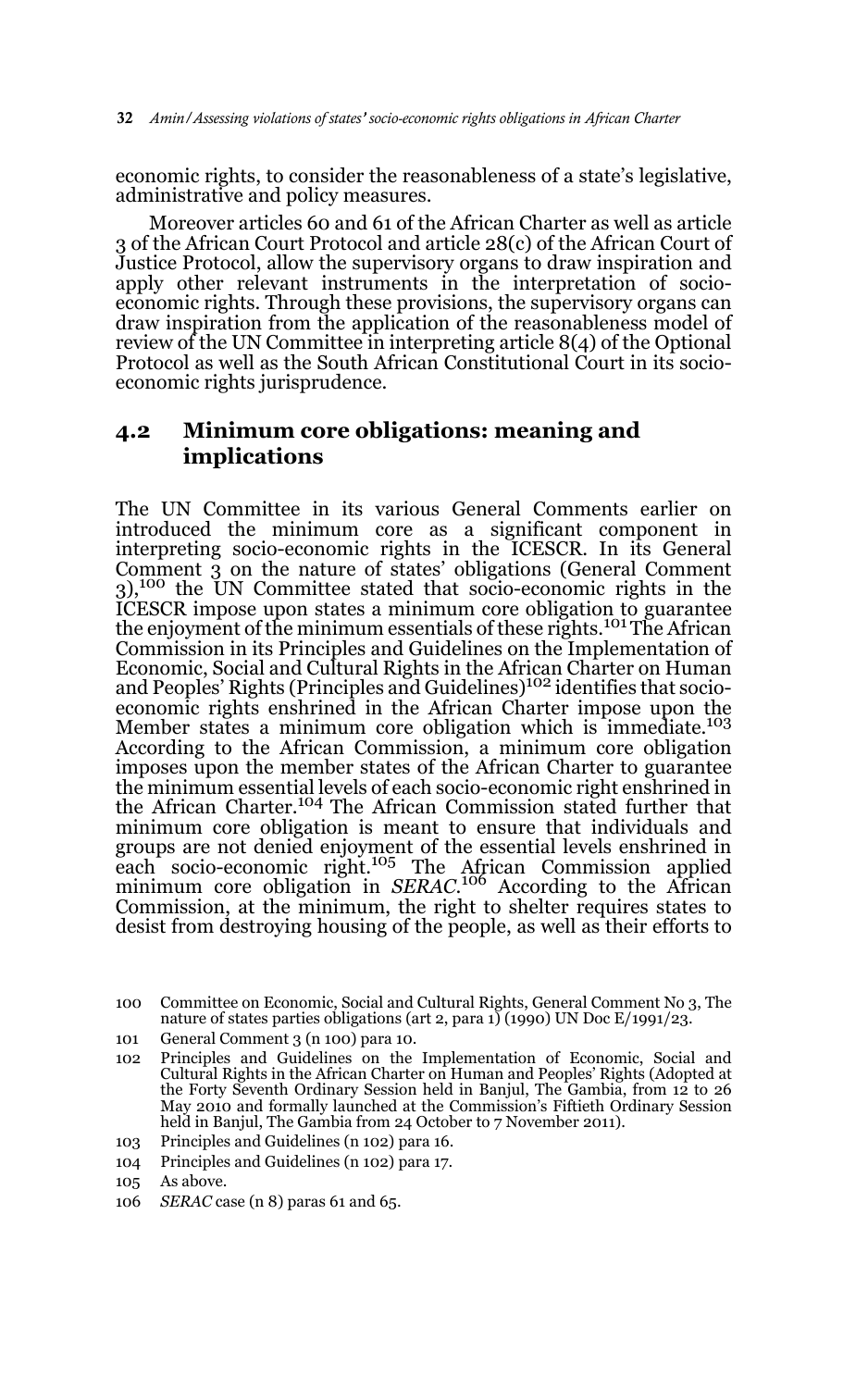reconstruct the demolished homes.107 It further stated that the minimum core of the right to food obliges states to refrain from<br>destroying and polluting food sources.<sup>108</sup> Furthermore, this obligation requires states to ensure that third parties do not destroy or pollute food sources as well as peoples' efforts to feed themselves.<sup>109</sup>

Young notes that the concept of a minimum core is based on three broad approaches. She describes the first category as an 'essence approach' that establishes the minimum legal contents of the right that should be prioritised for the protection of individuals' survival, life and<br>dignity.<sup>110</sup> According to Young, the essential levels of socio-economic rights, through the essence approach, are determined by their close link with the foundational norms such as survival and life.<sup>111</sup> The essence approach takes into account the 'basic needs' of the beneficiary of the right.112 It also incorporates the values of equality, dignity and freedom.<sup>113</sup> The second category is the 'minimum consensus' approach that focuses on states' agreement on the elements constituting the universal core content of socio-economic rights rather than the core contents of the rights themselves. This approach asks not what normative minimum should be given priority in each right, but rather where consensus has been reached on content.<sup>114</sup> The third approach focuses on the 'minimum obligations' imposed by socio-economic rights rather than the rights themselves.This approach investigates whether a minimum obligation (or minimum set of obligations) can<br>correlate to the minimum core.<sup>115</sup>

Some aspects of the minimum core obligation as identified above undermine the object and purpose of the African Charter relating to socio-economic rights. For example, greater emphasis is placed on realising the minimum elements of socio-economic rights. A conception of the minimum core that focuses exclusively on the aspect of survival ignores other values which are integral to socio-economic rights such as 'participatory democracy, equality, freedom and human dignity'.<sup>116</sup> Moreover, the notion of a minimum core as identified above is in danger of creating a dichotomy of socio-economic rights by establishing important and less important thresholds of socioeconomic rights realisation. This dichotomy is problematic for the protection of socio-economic rights in two respects. First, states may give more emphasis to the minimum levels of the rights and less emphasis on the extensive levels of enjoyment through progressive realisation. Second, it may cause the states to undermine the realisation

- 107 *SERAC* case (n 8) para 61.
- 108 *SERAC* case (n 8) para 65.
- 109 As above.
- 110 KG Young 'The minimum core of economic and social rights: a concept in search of content' (2008) 33 *Yale Journal of International Law* 126-138.
- 111 Young (n 110) 126.
- 112 Young (n 110) 128.
- 113 Young (n 110) 133.
- 114 Young (n 110) 140-151.
- 115 Young (n 110) 151-164.
- 116 Liebenberg (n 58) 167-168 & 173.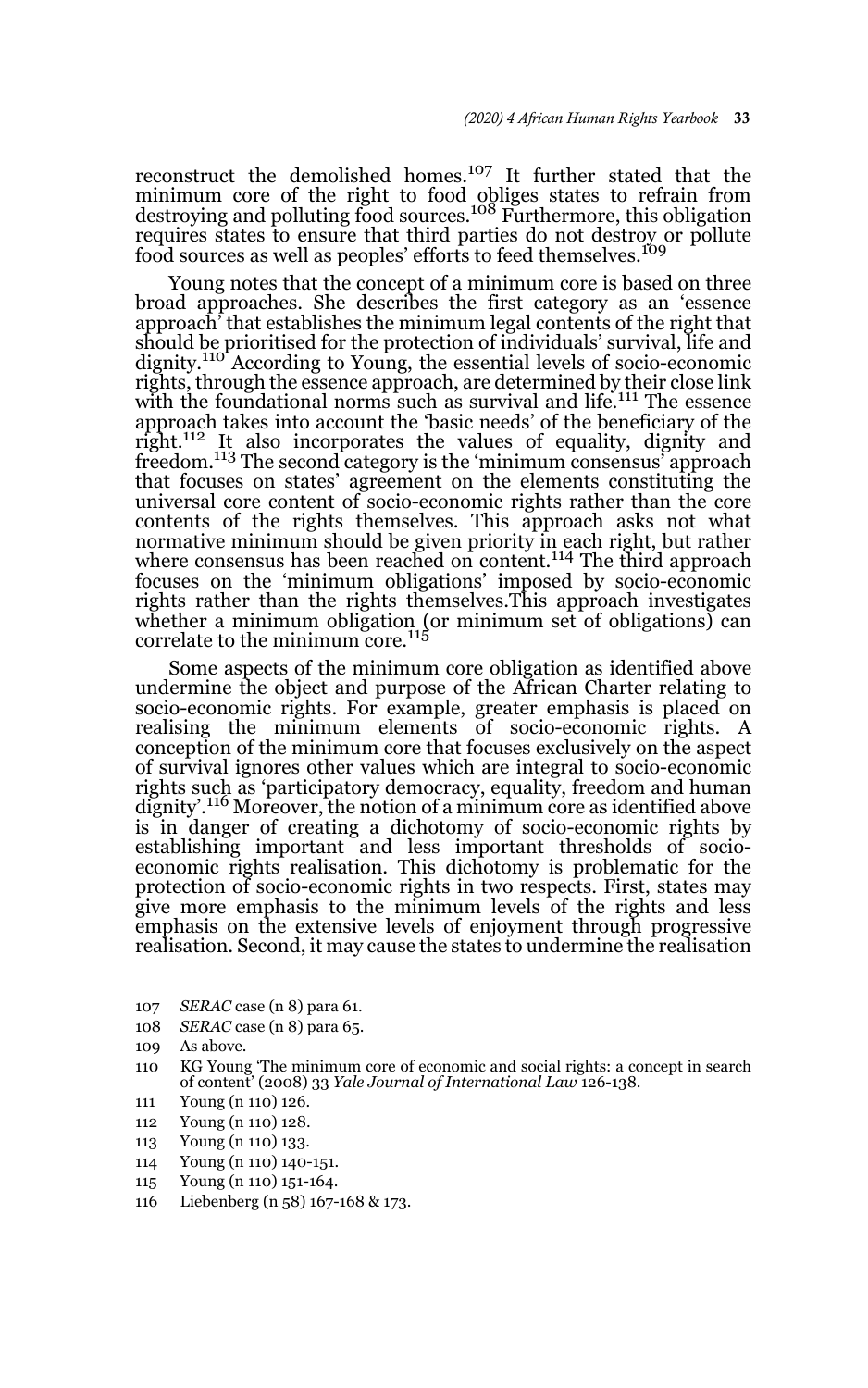of these rights progressively and focus only on meeting the minimum core obligations. Writing in the context of the right to health, Toebes argues that 'minimum core' renders some content of such socioeconomic rights less important, as well as undermines the progressive realisation of such rights.<sup>117</sup> The 'minimum core approach is in danger of encouraging minimalism in social provisioning when the context, in fact, renders such minimalism unnecessary and inappropriate'.118 The survival-based approach of minimum core fails to effectively respond to diverse socio-economic needs of different groups of people in society. The approach, for example, fails to accommodate the object and purpose of significant socio-economic rights that are not directly related to life such as the right to education.<sup>119</sup> The survival-based approach is not exclusive since individuals can survive even with minute nutrition or in situations where dietary standards are high.<sup>120</sup> Another shortcoming of the minimum core concept is that it stresses the prioritising of socio-economic rights of the individual rather than the collective socio-economic rights. This is evidenced in Bilchitz's statement where he notes that: Collective goals cannot outweigh protections for the most basic interests of individuals.<sup>121</sup> This individualistic understanding of the minimum core needs to be balanced with the collective socio-economic rights in the African Charter that are formulated and based on the African philosophy of collectivism.

The minimum core as an independent model of review is insufficient to achieve the protection of socio-economic rights. Firstly, it encourages states to focus on implementing only the minimum elements of socio-economic rights. Secondly, it exclusively prioritises essential levels of socio-economic rights. Thirdly, it lacks the elements to achieve socio-economic rights progressively but rather focuses on the immediate realisation of socio-economic rights. Finally, it undermines collective socio-economic rights. Thus, the minimum core concept should be supplemented by another model of review that can guarantee the development of the normative content of all socioeconomic rights in the African Charter and their progressive realisation. Liebenberg notes that opponents of minimum core do not argue for a total disregard of this notion since it helps states to ensure their measures prioritise the socio-economic needs of marginalised individuals.122

122 Liebenberg (n 58) 172-173.

<sup>117</sup> B Toebes 'The right to health' in A Eide and others (eds) *Economic, social and cultural rights: a textbook* (2001) 176.

<sup>118</sup> Liebenberg (n 58) 169.

<sup>119</sup> Liebenberg (n 58) 170.

<sup>120</sup> A Sen *Poverty and famines: an essay on entitlement and deprivation* (1982) 12 quoted in Young (n 110) 131.

<sup>121</sup> D Bilchitz 'Giving socio-economic rights teeth: the minimum core and its importance' (2002) 119 *South African Law Journal* 499.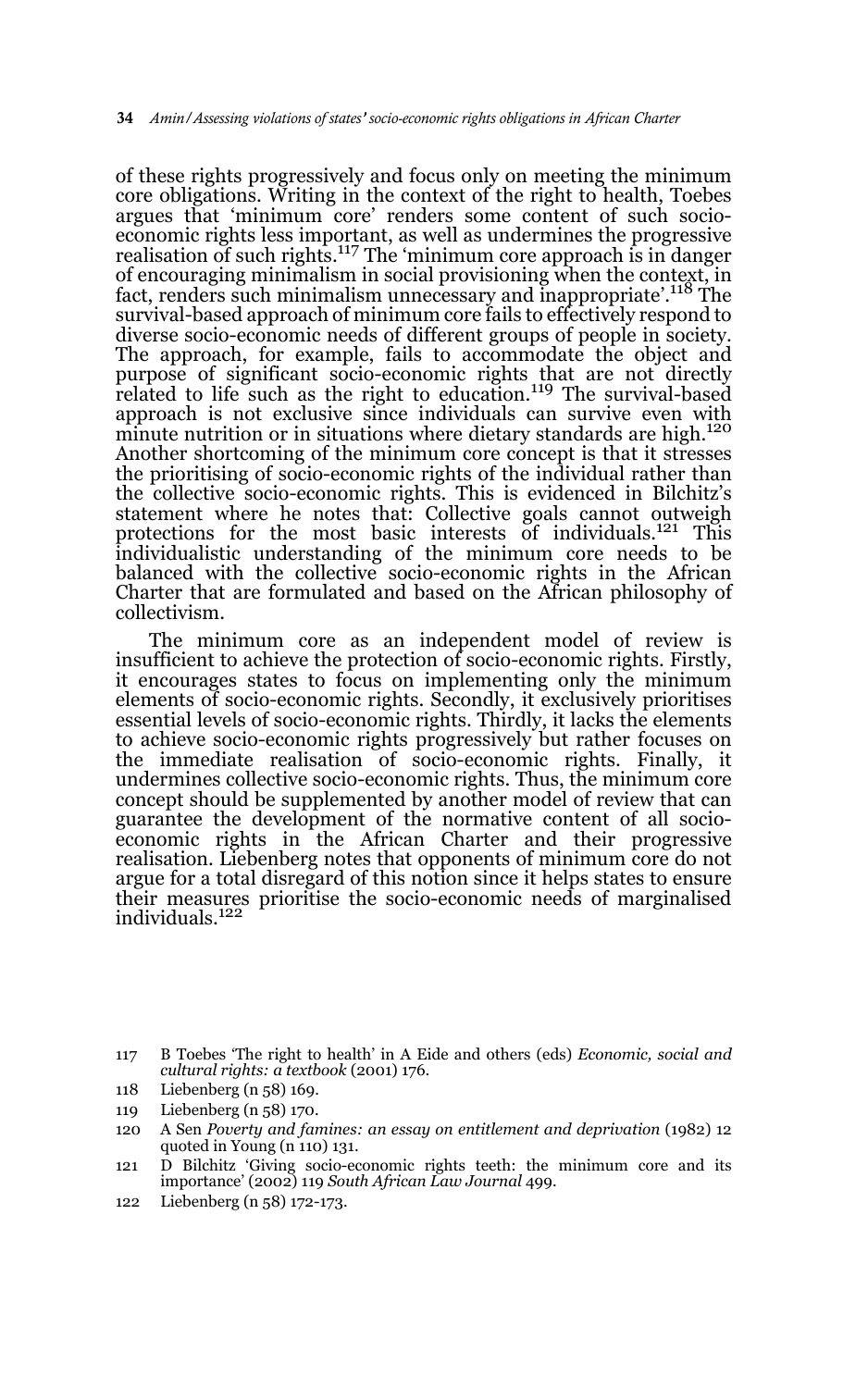### **4.3 Proportionality: meaning and implications**

The proportionality model of review is centred on the understanding that human rights are not absolute; they can be restricted for the protection of the human rights of others or public interest.123 In the *COHRE* case the African Commission stated that human rights enshrined in the African Charter can only be restricted for reasons of protecting the 'rights of others, collective security, morality and<br>common interest'.<sup>124</sup> Craig elaborates on proportionality as a standard of review that enables supervisory organs to assess whether a state's limitation measures are appropriate to achieve the intended purposes.125 Craig posits, about human rights enshrined in various treaties, proportionality is appropriate in assessing the limitations of such rights by states.126 According to Craig, courts assess whether a state's measures relate to the intended goals, as well as whether such measures are disproportionate and impair the object and purpose of the rights.127 Möller defines proportionality as a 'doctrinal tool' applied by the supervisory organs to determine whether a state's restriction of individuals' rights is justified and proportionate to the purpose of such restriction.<sup>128</sup> As a model of review proportionality assists the supervisory organs to establish whether a state's limitation measures are appropriate to achieve the intended purposes.<sup>129</sup> It guides the supervisory organs to resolve a conflict between human rights as well as between rights and public interests.<sup>130</sup>

In common the above definitions demonstrate that human rights are not absolute; their enjoyment can be subjected to some limitations. Significantly, the states must be able to justify the limitation of the rights. In *Constitutional Rights Project and Others v Nigeria (Constitutional Rights Project case)*131 the African Commission held that states' justification for the limitation of human rights entrenched in the African Charter should be 'strictly proportionate and absolutely necessary' for the purpose aimed to be achieved.132 The African Commission further emphasised that the limitation must not render the limited right illusory.133 In *Endorois* case the African Commission held that the limitation of the rights in the African Charter should not

- 123 AV Dolzhikov 'The European Court of Human Rights on the principle of proportionality in "Russian" cases' (2012) 82 *Teisės aktualijos* 215.
- 124 *COHRE* case (n 14) para 165.
- 125 P Craig 'Proportionality, rationality and review' (2010) *New Zealand Law Review* 256 at 268.
- 126 Craig (n 125) 269.
- 127 Craig (n 125) 270.
- 128 K Möller 'Proportionality and rights inflation' in G Huscroft and others (eds) *Proportionality and the rule of law: rights, justification, reasoning* (2014) 155.
- 129 Craig (n 125) 268.
- 130 Möller (n 128) 156.
- 131 *Constitutional Rights Project & Others v Nigeria* (1999) AHRLR 227 (ACHPR 1999).
- 132 *Constitutional Rights Project* case (n 131) para 42.
- 133 As above.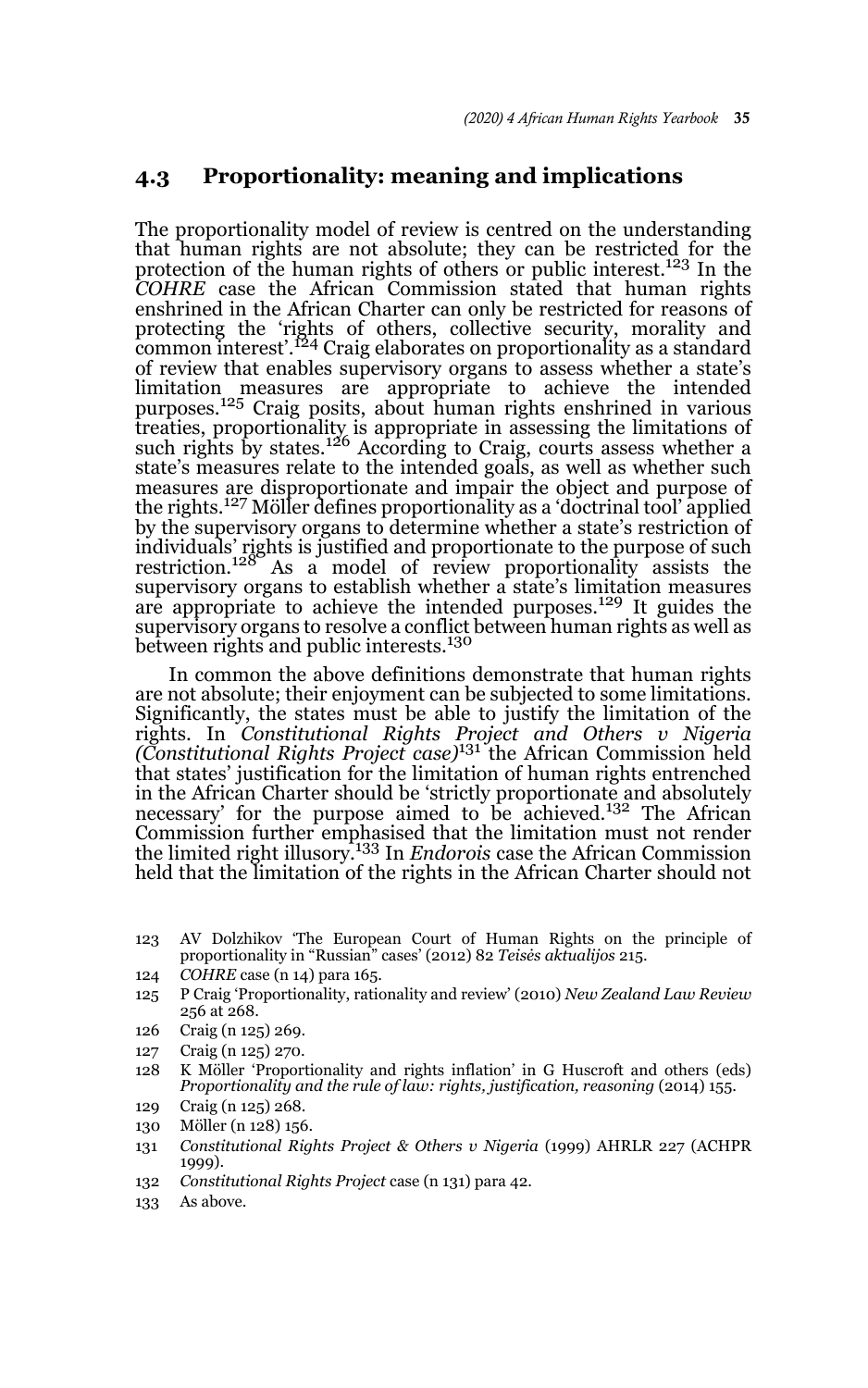render such rights illusory and ineffective.<sup>134</sup> This aspect of proportionality links with the teleological approach, particularly with the principle of effectiveness that requires supervisory organs to interpret the socio-economic rights in a manner that renders such rights practical and effective rather than theoretical and ineffective. The concept of proportionality helps supervisory organs to scrutinise a state's justification for restricting individuals' rights.135

Scholars have identified four elements of proportionality namely legitimate aim, suitability, necessity, and balancing.<sup>136</sup> Legitimate aim focuses on ensuring that the measures adopted by the state to restrict the rights of the individuals and groups are in line with the law and the values of a democratic society. For states to restrict human rights they must prove to have a 'legitimate aim'.<sup>137</sup> Limitation of the enjoyment of the rights by states should be strictly based on legitimate aims.138 The African Commission applied this element of proportionality in *Endorois* case where it stated that restriction of the rights in the African Charter must be established by law.<sup>139</sup> The legitimate aim of a state is justified when the limitation is 'prescribed by law' and 'necessary in a democratic society'.140 The legitimate goals of the state to limit the rights are also expressed in different phrases<sup>141</sup> but are mainly expressed in the phrases 'to the protection of the rights of other persons or public interests'.142 These two phrases are the basis for restricting human rights.143 In *Prince v South Africa (Prince* case*)* 144 the African Commission held that the individual's right to 'hold religious beliefs' is absolute, however, the right to exercise such religious beliefs is not absolute.<sup>145</sup> According to the African Commission, how an individual practices his or her religious beliefs must be in line with the 'interests of society'.146 The African Commission did not define the phrases 'public interest', 'public need' or 'interests of society' in its jurisprudence. However, in its Guidelines, it has interpreted the phrase 'public interest' to mean the 'common well-being or general welfare of the

- 134 *Endorois* case (n 9) para 172.
- 135 J Rivers 'Proportionality and variable intensity of review' (2006) 65 *Cambridge Law Journal* 176-177.
- 136 See Möller (n 128) 155-156, Dolzhikov (n 123) 218, J Gerards 'How to improve the necessity test of the European Court of Human Rights' (2013) 11 *International Journal of Constitutional Law* 469, J Rivers 'Proportionality and variable intensity of review' (2006) 65 *Cambridge Law Journal* (2006) 181; and Craig (n 125) 271-272.
- 137 Dolzhikov (n 123) 218.
- 138 As above.
- 139 *Endorois* case (n 9) para 172.
- 140 M Eissen 'The principle of proportionality in the case-law of the European Court of Human Rights' in RSt.J Macdonald and others (eds) *The European system for the protection of human rights* (1993) 126.
- 141 Dolzhikov (n 123) 218.
- 142 Dolzhikov (n 123) 219.

- 144 *Prince v South Africa* (2004) AHRLR 105 (ACHPR 2004).
- 145 *Prince* case (n 144) para 41.
- 146 As above.

<sup>143</sup> As above.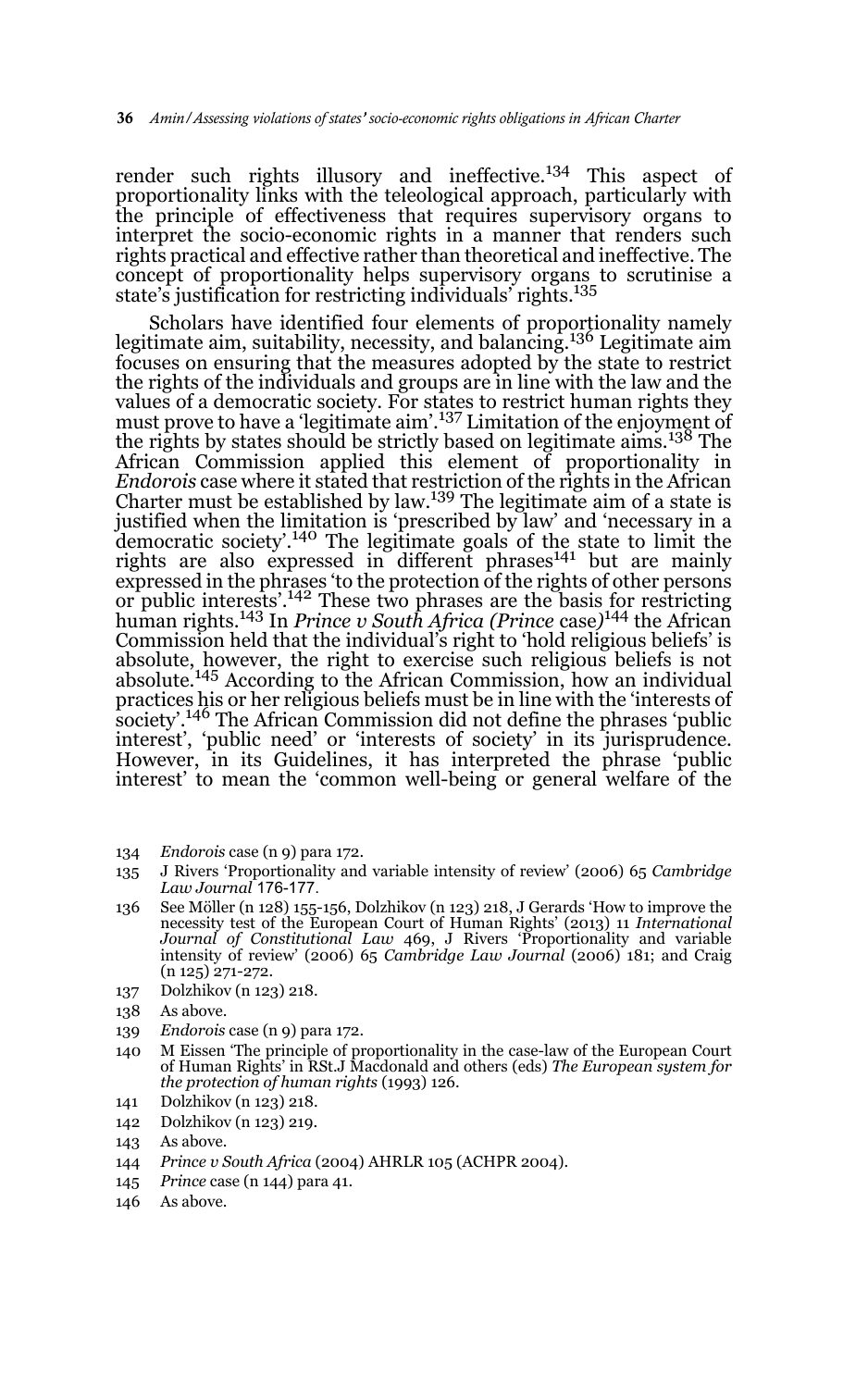population'.147 It has also elaborated the phrases 'public need' and 'interest of the society' in the provisions of the African Charter to include 'legitimate public interest objective such as economic reform or measures designed to achieve greater social justice".<sup>148</sup> Suitability determines whether the measures adopted to limit the rights are capable of achieving the legitimate purpose of the limitation.<sup>149</sup> Significantly, suitability requires states' measures to be reasonable in a manner that does not provide absurdity in the enjoyment of the rights.150 The reasonable link between the limitation and the purpose of the limitation is established when the measures taken are capable of achieving the  $\dim$ ,  $^{151}$  If a measure fails to achieve the legitimate purpose then it does not pass the suitability test.<sup>152</sup> As such suitability requires states to develop a mechanism capable of achieving the legitimate aim of the limitation.153 In *Prince* case, the African Commission held that the effect of the state's restriction of the rights should be 'strictly proportionate' with the legitimate goal aimed to be achieved.154 In *Endorois* case the African Commission held that restriction of the rights in the African Charter must be necessary for achieving the desired purpose and they should also be least restrictive.155 In the *Prince* case, the African Commission held that the effect of the state's restriction of the rights should be necessary for achieving the legitimate aim.<sup>156</sup> The fourth element of proportionality is balancing. Contrary to suitability and necessity that are concerned with the link between the purpose of the measures and the means to achieve such purpose, balancing determines the inter-relation between the limited rights and the rights that the state aims to protect.<sup>157</sup> At the balancing stage, a supervisory organ establishes which of the two categories of rights at stake should be prioritised.158The inquiry at this stage is whether the state's limitation of the right can assist the protection of the 'competing right or interest'.<sup>159</sup> The balance between the limited right and the right aimed to be protected by the state should be reasonable.<sup>160</sup> In the Principles and Guidelines the African Commission while interpreting the principle of proportionality, stated that the principle aims at 'striking a fair balance' between the individual's socio-economic rights and the interest of the society.<sup>161</sup>

- 147 Principles and Guidelines (n 102) para 1(h).
- 148 Principles and Guidelines (n 102) para 55(c).
- 149 Dolzhikov (n 123) 219.
- 150 As above.
- 151 Möller (n 128) 712.
- 152 As above.
- 153 Gerards (n 136) 473.
- 154 *Prince* case (n 144) para 43.
- 155 *Endorois* case (n 9) paras 213-214.
- 156 *Prince* case (n 144) para 43.
- 157 Gerards (n 136) 469.
- 158 Möller (n 128) 713.
- 159 As above.
- 160 Gerards (n 136) 469.
- 161 Principles and Guidelines (n 102) para 1(g).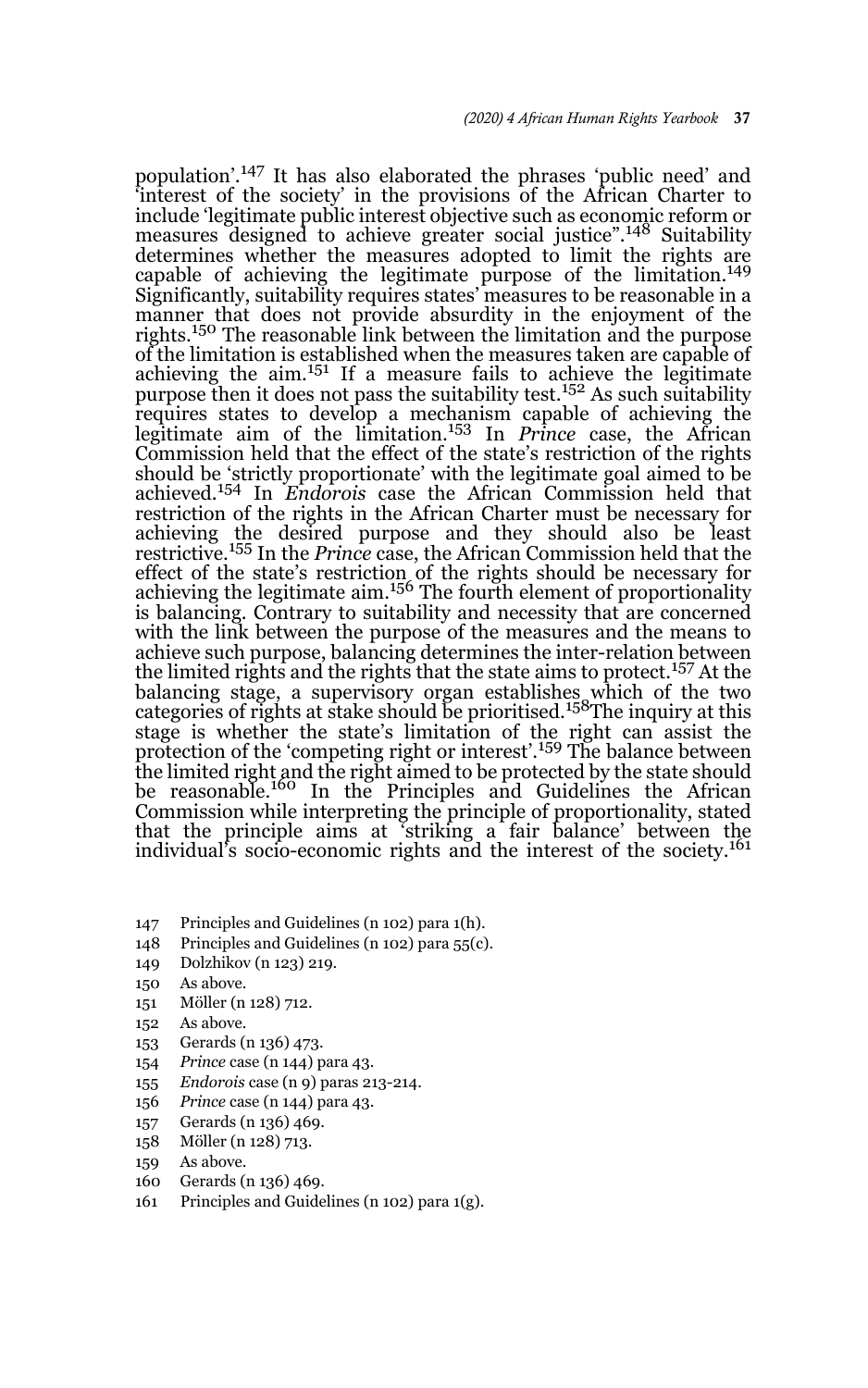A state's limitation of socio-economic rights is not proportional in circumstances where the state fails to prove that it balanced the competing socio-economic rights of the individual with those of the general public before taking the limitation steps.<sup>162</sup> These elements of proportionality are relevant to the interpretation of socio-economic rights. Firstly, they assist the supervisory organs to establish whether the measures adopted by the state fulfil the legitimate aim. However, it should be noted that exclusive legitimate aim is not sufficient justification for states to restrict socio-economic rights. Secondly, supervisory organs must ascertain the suitability of the measure. They should establish whether the measure adopted is suitable for achieving a legitimate aim. Thirdly, supervisory organs must ascertain that there is no other less restrictive measure that a state could adopt to lessen the effects of the limitation to the victims. Finally, supervisory organs should balance the rights restricted and the rights protected by the measure and establish if justification is established.

### **4.3.1 Proportionality in the African Charter**

The notion of proportionality is recognised in the African Charter. The socio-economic rights in the African Charter are not absolute, states can limit these rights through the provisions of article 27(2) of the African Charter. The African Commission held in the *COHRE* case that the human rights enshrined in the African Charter can be limited by the provisions of article  $27(2)$ .<sup>163</sup> These provisions provide an internal limitation clause. Rights provisions in a treaty incorporate limitation clauses which are necessary restrictions for the protection of human rights of a larger community of people in the society.164 It can thus be argued that the conditions identified in the limitation provisions of article 27(2) namely 'interest of public need' or 'general interest of the community' 'rights of others, collective security, morality and common interest' implicitly incorporate the model of proportionality. The underlying assumptions regarding proportionality are twofold. Firstly, public interests override an individual's interests. Second, a state's measures to foster such public interests prevail only to the extent that they do not impose excessive restrictions on individuals.<sup>165</sup>

165 Tsakyrakis (n 164) 476.

<sup>162</sup> Principles and Guidelines (n 102) para 1(g).

<sup>163</sup> *COHRE* case (n 14) para 165.

<sup>164</sup> S Tsakyrakis 'Proportionality: an assault on human rights?' (2009) 7 *International Journal of Constitutional Law* 468.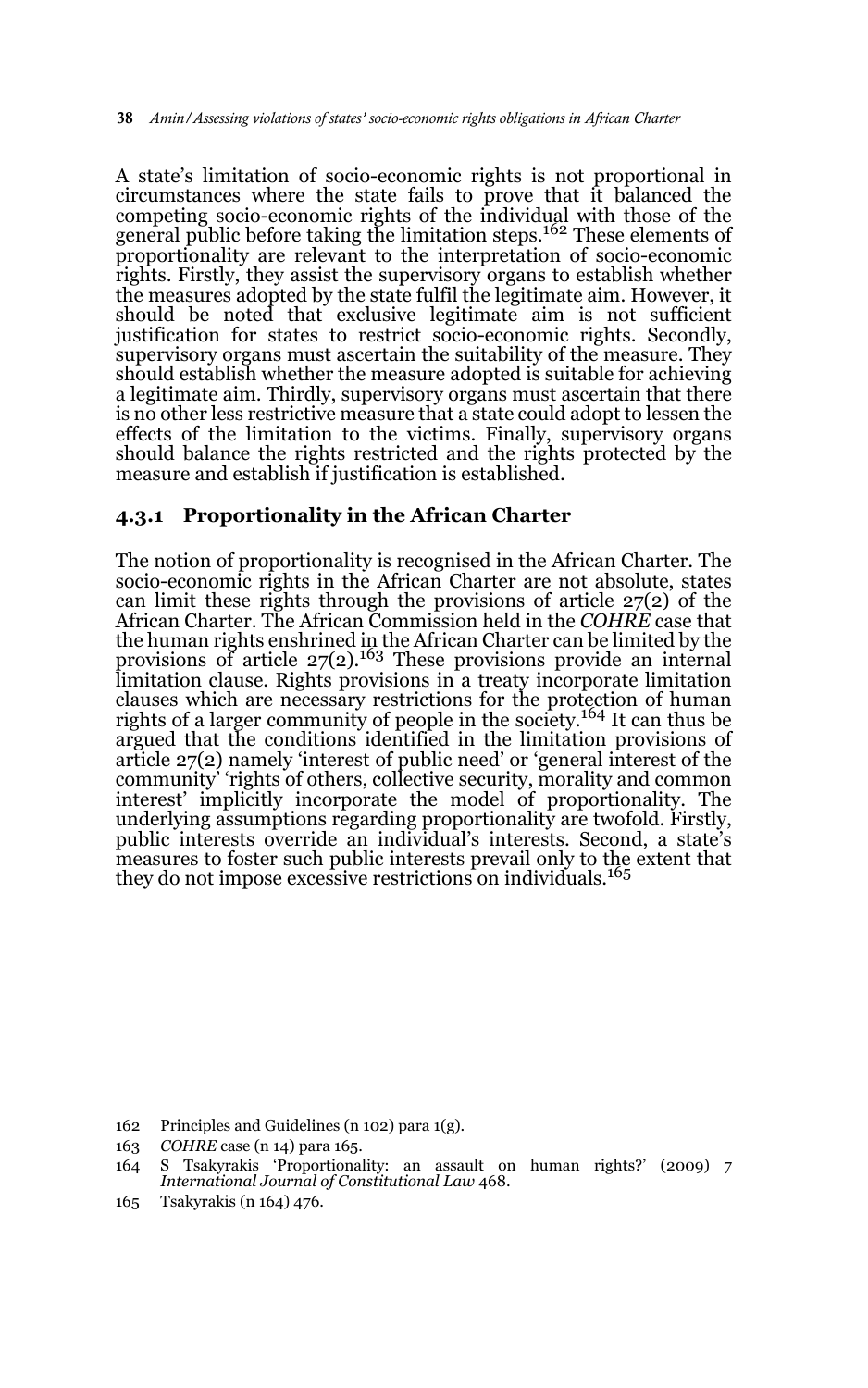# **5 TOWARDS A MODEL OF REVIEW GROUNDED IN THE TELEOLOGICAL APPROACH: REASONABLENESS INCORPORATING MINIMUM CORE AND PROPORTIONALITY**

The effective protection of the socio-economic rights in the African Charter will require an assessment of the states' compliance with the obligations imposed by these rights. The model of review suitable for assessing states' compliance with their socio-economic rights obligations must be able to correspond with the teleological approach and advance the object and purpose of the African Charter regarding these rights. The discussion above on the models of review identified reasonableness as a model of review that considers the object and purpose of the rights to assess states' compliance with the obligations imposed by such rights. The element of object and purpose of the rights in the reasonableness review corresponds with the teleological approach to interpretation. The appropriateness of the teleological approach centres on its use of the object and purpose of the treaty regarding socio-economic rights. The element of object and purpose enables the supervisory organs to engage various interpretative tools to develop the meaning, scope and content of socio-economic rights and their related obligations. Based on this interrelation between the reasonableness review and the teleological approach it can be argued that reasonableness can be developed as a teleological model of review. The aspect of object and purpose of the rights as an element of reasonableness can be applied in a manner that incorporates in this model of review the elements of the teleological approach identified above which are vital in elaborating the object and purpose of the socioeconomic rights in the African Charter.

# **5.1 Identifying the scope and content of socioeconomic rights at stake**

As argued above, the object and purpose of the rights is a vital element of the reasonableness review. This element as elaborated above engages various interpretative aspects to develop the scope and content of the rights at stake. The element, therefore, renders reasonableness as a two-stage model of review in the sense that it first develops the scope and content of the socio-economic rights and then applies such content to assess states' measures. As demonstrated above, the reference to the object and purpose enables a reviewing supervisory organ, applying reasonableness, to engage the values of dignity, equality, justice and freedom to elaborate the content of the rights that the states must take into account when they develop measures to realise the rights. Furthermore, as shown above, the reference to the object and purpose enables reviewing supervisory organs to engage the provisions of the African Charter holistically to generate the scope and content of the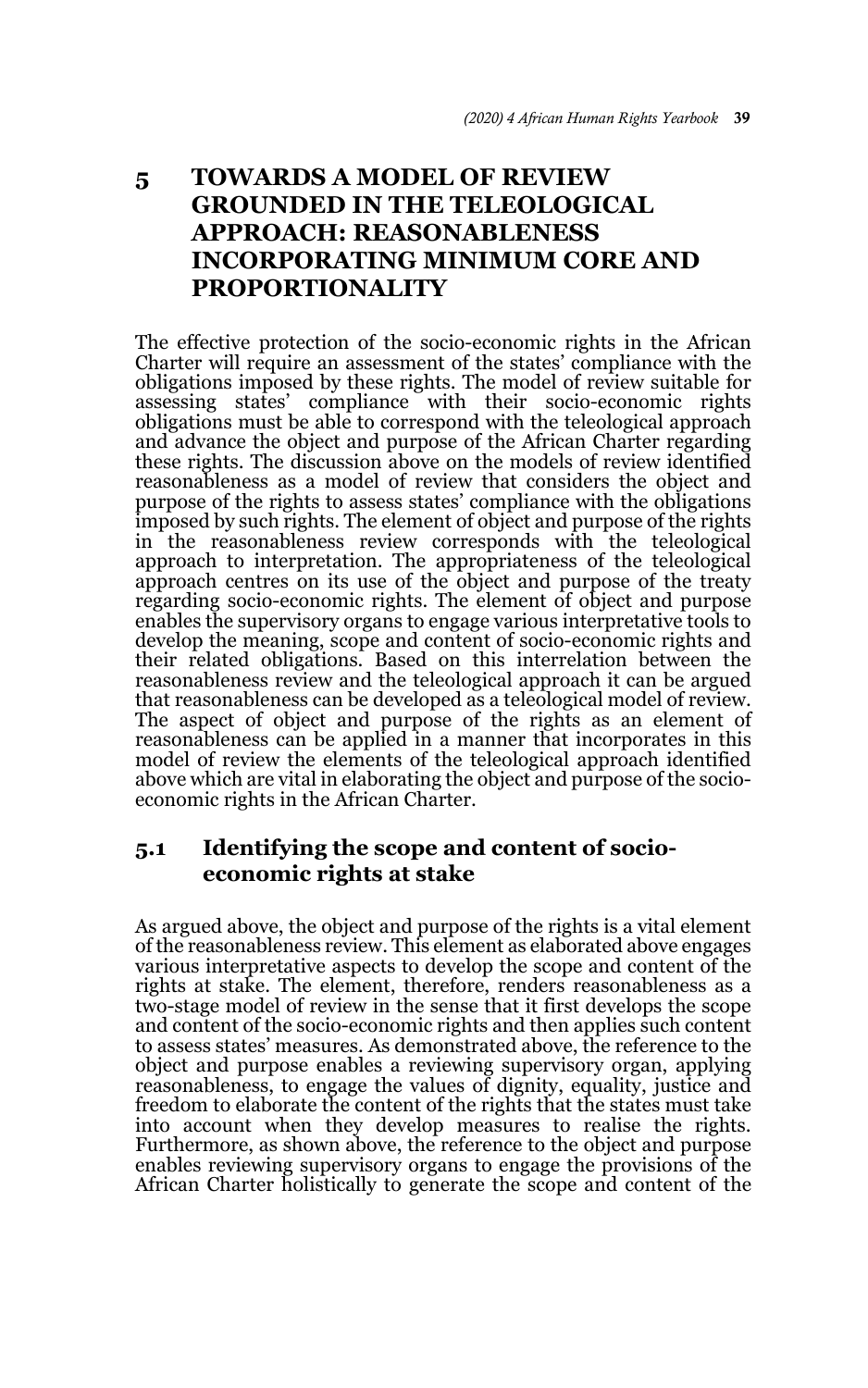socio-economic rights that states' measures must take into consideration.

### **5.2 Minimum essentials of socio-economic rights**

Effective protection of socio-economic rights requires states to be able to give effect to these rights progressively. However, this does not necessarily mean that the states should ignore the immediate socioeconomic needs of individuals and groups. The object and purpose of the African Charter regarding socio-economic rights will be defeated when states' measures fail to give effect to the minimum essentials of socio-economic rights. As such, object and purpose as an element of the reasonableness review creates space for a reviewing supervisory organ to assess how states' measures take into account the individual's and peoples' immediate socio-economic needs. In this regard, the measures of a state will be unreasonable when they leave the immediate socioeconomic needs out of their scope. In situations where immediate socio-economic needs of the people are not realised by the state, it exposes people to live an undignified life and fail to engage equally in society.<sup>166</sup> Minimum core in the reasonableness model of review enables supervisory organs to place a heavy burden of justification in circumstances where individuals are denied their immediate socioeconomic needs.167 If merged with the reasonableness model of review, the minimum core would help in establishing the content of immediate socio-economic needs and enable the supervisory organs to assess how<br>states' measures have taken into account such needs.<sup>168</sup> Furthermore, as demonstrated above, the object and purpose of rights incorporates the principle of effectiveness that ensures rights' provisions are assigned meaning that is effective and practical. In this regard, a reviewing supervisory organ, applying reasonableness, can apply the principle of effectiveness as an element of object and purpose to construe the provisions of socio-economic rights in a manner that renders their meaning effective and practical. This generous interpretation requires that the minimum essential of these rights are protected. The incorporation of the minimum essential of socioeconomic needs is significant in that it engages in the reasonableness review of the minimum core model of review. It should be noted that the analysis of the minimum core obligation above identified that this model of review cannot independently advance the object and purpose of the African Charter regarding socio-economic rights. The discussion demonstrated the need to integrate minimum obligation with the reasonableness review. The integration is vital in that it enables the supervisory organs to assess how states realise the immediate socioeconomic needs of the most vulnerable people in the society while

<sup>166</sup> Liebenberg (n 58) 184.

<sup>167</sup> As above.

<sup>168</sup> SA Yeshanew *The justiciability of economic, social and cultural rights in the African regional human rights system: theories, laws, practices and prospects*  $(2011)$  321.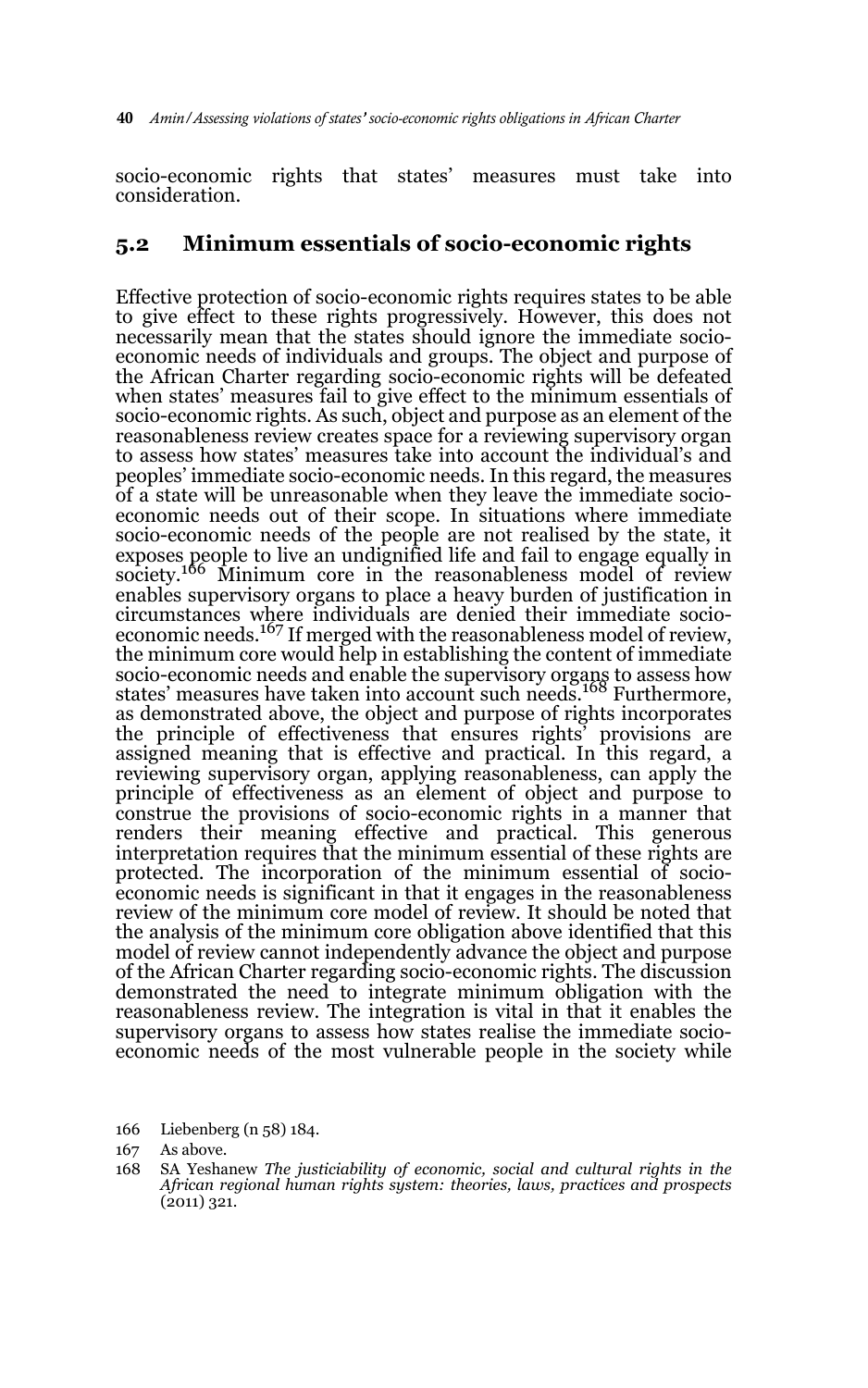giving effect to the progressive realisation of these rights. Minimum core obligation is useful for establishing the basic content of socioeconomic rights and the reasonableness review helps in establishing the content of the rights for progressive realisation.<sup>169</sup>

# **5.3 Reviewing positive and negative obligations**

As demonstrated above, the provisions of article 1 of the African Charter incorporates both the negative and positive obligations imposed by the socio-economic rights. Positive obligations require states to adopt measures that realise socio-economic rights. It was argued above that the reasonableness review is implicitly incorporated in the provisions of article 1 of the African Charter. In this regard, the reasonableness review can be applied to review the positive obligations imposed by socio-economic rights. As demonstrated above, a reviewing court can inquire as to whether the measures adopted by the state reasonably realise the obligations imposed by the socio-economic rights. In this regard, reasonableness sufficiently reviews positive obligations. Regarding the negative obligations, it was demonstrated above that the state is in breach of its negative obligation when it violates the enjoyment of the existing socio-economic rights. When the enjoyment of existing rights is limited states should justify the limitation. It was demonstrated above that the object and purpose requires the restriction of rights to be narrowly interpreted. Object and purpose of the rights as an element of reasonableness enables this model of review to assess states' restrictive measures. In this regard, reasonableness integrates the proportionality model of review. In the analysis regarding the proportionality model of review it was demonstrated that it cannot effectively review the obligations imposed by the socio-economic rights in a manner that advances their object and purpose. The need to integrate it with the reasonableness review was demonstrated. Writing on the model he developed that combines the reasonableness review and minimum core, Yeshanew notes that this model is not exclusive or that other models of review can be developed for the effective protection of socio-economic rights.<sup>170</sup>

# **6 CONCLUSION**

This article has shown that it is important for the supervisory organs to adopt and apply the teleological model of review for effective protection of socio-economic rights. When assessing states' compliance with their socio-economic rights obligations supervisory organs must be able to ascertain the scope and content of the socio-economic rights at stake and then use such content as a mechanism to assess states' measures. Where the immediate socio-economic needs are at stake states' measures should be assessed to establish how they take such needs into

<sup>169</sup> Yeshanew (n 168) 223.

<sup>170</sup> Yeshanew (n 168) 321.